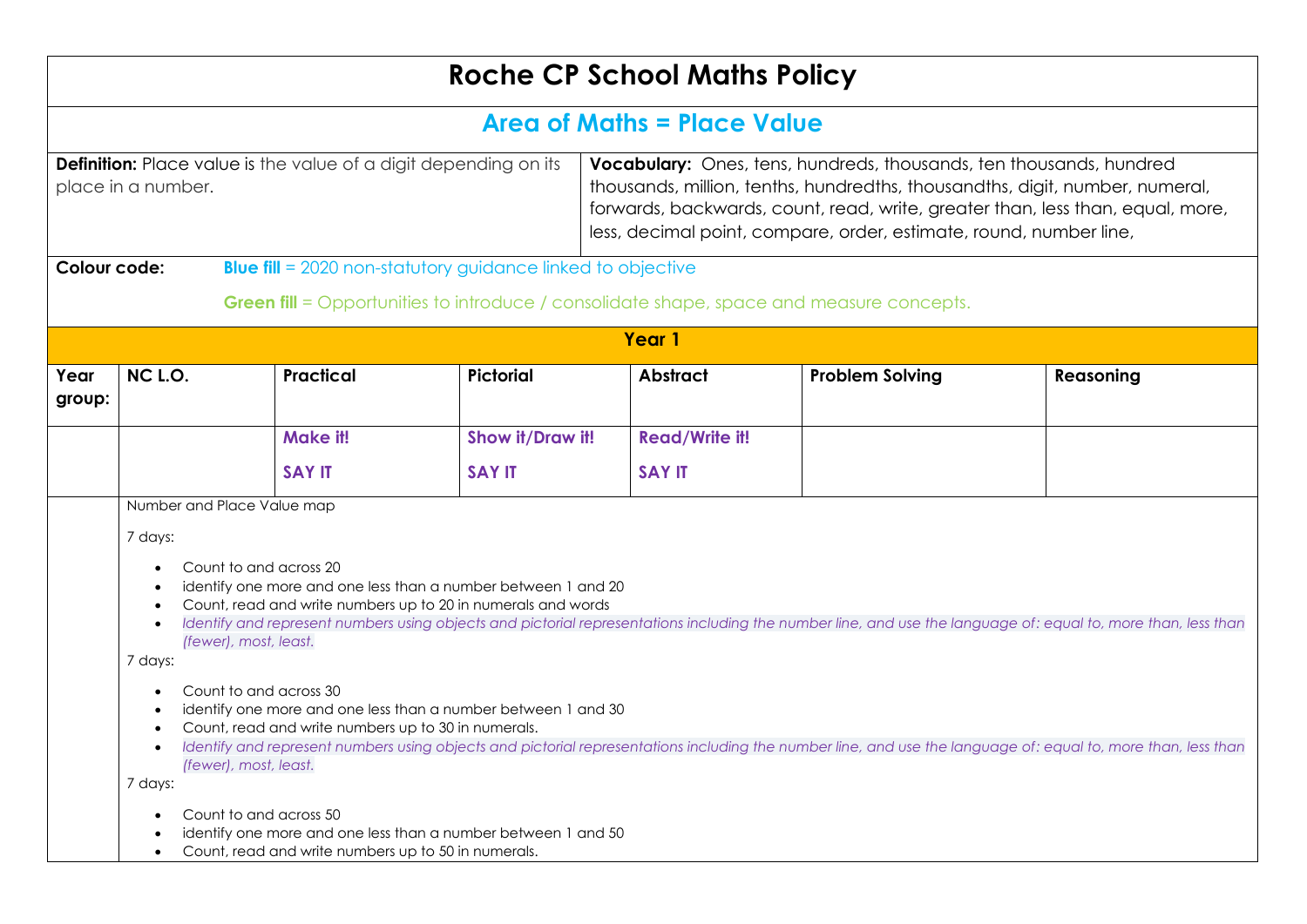| (fewer), most, least.<br>7 days:<br>Count to and across 100<br>(fewer), most, least.                                                                                                                                                                                                                                                                                                                                                    | identify one more and one less than a number between 1 and 100<br>Count, read and write numbers up to 100 in numerals.                                                                                                                      |                                                                                                                                                                                                                                                                                                                                   |                                                                                                                                                                                                                                        | Identify and represent numbers using objects and pictorial representations including the number line, and use the language of: equal to, more than, less than<br>Identify and represent numbers using objects and pictorial representations including the number line, and use the language of: equal to, more than, less than                                      |                                                                                                                                                                                                                                                                                                                                                                 |
|-----------------------------------------------------------------------------------------------------------------------------------------------------------------------------------------------------------------------------------------------------------------------------------------------------------------------------------------------------------------------------------------------------------------------------------------|---------------------------------------------------------------------------------------------------------------------------------------------------------------------------------------------------------------------------------------------|-----------------------------------------------------------------------------------------------------------------------------------------------------------------------------------------------------------------------------------------------------------------------------------------------------------------------------------|----------------------------------------------------------------------------------------------------------------------------------------------------------------------------------------------------------------------------------------|---------------------------------------------------------------------------------------------------------------------------------------------------------------------------------------------------------------------------------------------------------------------------------------------------------------------------------------------------------------------|-----------------------------------------------------------------------------------------------------------------------------------------------------------------------------------------------------------------------------------------------------------------------------------------------------------------------------------------------------------------|
| Count to and across<br>100, forwards and<br>backwards,<br>beginning with 0 or<br>1, or from any given<br>number<br><b>Notes: Constantly</b><br>build up the<br>numbers.<br>Link to topic (The<br>big build)<br><b>Identify</b> and<br>represent numbers<br>using objects and<br>pictorial<br>representations<br>including the<br>number line, and<br>use the language<br>of: equal to, more<br>than, less than<br>(fewer), most, least. | Objects<br>Fingers<br>Coins (1p)<br>Numicon<br>Dienes<br>Link to PE - counting<br>jumps, steps etc<br>Shapes (Circles + Ovals)<br>Show me__ cubes.<br>Number songs<br>Start from different<br>starting numbers not<br>always from 0 or 100. | Number line<br>100 Square<br>Images<br>Ruler/Counting stick<br>Chn draw<br>Draw __ circles.<br>Sing number rhymes:<br>(ten green bottles, five<br>little ducks, ten fat<br>sausages, five little<br>aliens, five speckled<br>frogs etc.)<br>Counting ITP<br>Start from different<br>starting numbers not<br>always from 0 or 100. | Missing no. sequences<br>(Written + Oral)<br>Missing no.s on a 100<br>square/parts of a 100<br>square<br>Missing no.s on a<br>number line.<br>Pattern finding<br>Start from different<br>starting numbers not<br>always from 0 or 100. | Sharing 2 sets of objects or<br>images. What's the same?<br>What's different?<br>Close your eyes and listen to how<br>many pennies I drop in this tin.<br>What number does Count Crow<br>finish on if I start on 23 and count<br>pack?<br>What are the next 2 numbers in<br>these set of dominoes?<br>Read: One is a Snail, Ten is a<br>Crab by April Pulley Sayre. | I am going to count on from<br>20, will I say the number 18?<br>Convince me!<br>I am going to count<br>backwards from 20, how<br>many steps will it take to<br>reach 0?<br>Look at my number<br>sequence: 23, 24, 25, 27, 28,<br>29. Spot the mistake!<br>I think I dropped X amount<br>of pennies in the tin. Right,<br>Wrong or Not Sure. How do<br>you know? |
| 2020 Guidance                                                                                                                                                                                                                                                                                                                                                                                                                           | Shape space and measure opportunities: Adding sides to a shape<br>1NPV-1 Count within 100, forwards and backwards, starting with any number.<br>Year 1 document - Page 11-13                                                                |                                                                                                                                                                                                                                                                                                                                   |                                                                                                                                                                                                                                        |                                                                                                                                                                                                                                                                                                                                                                     |                                                                                                                                                                                                                                                                                                                                                                 |
| Given a number,<br>identify one more<br>and one less.                                                                                                                                                                                                                                                                                                                                                                                   | Objects<br>Fingers                                                                                                                                                                                                                          | Arrow cards<br>Number line                                                                                                                                                                                                                                                                                                        | Calculations e.g.<br>$21 + 1 = ? 32 - 1 = ?$                                                                                                                                                                                           | ? is one more than?<br>? is one less than? (Children fill in<br>their own nos.)                                                                                                                                                                                                                                                                                     | I think 1 less than 29 is 30.<br>Am I right? Prove it!<br>Pattern finding:                                                                                                                                                                                                                                                                                      |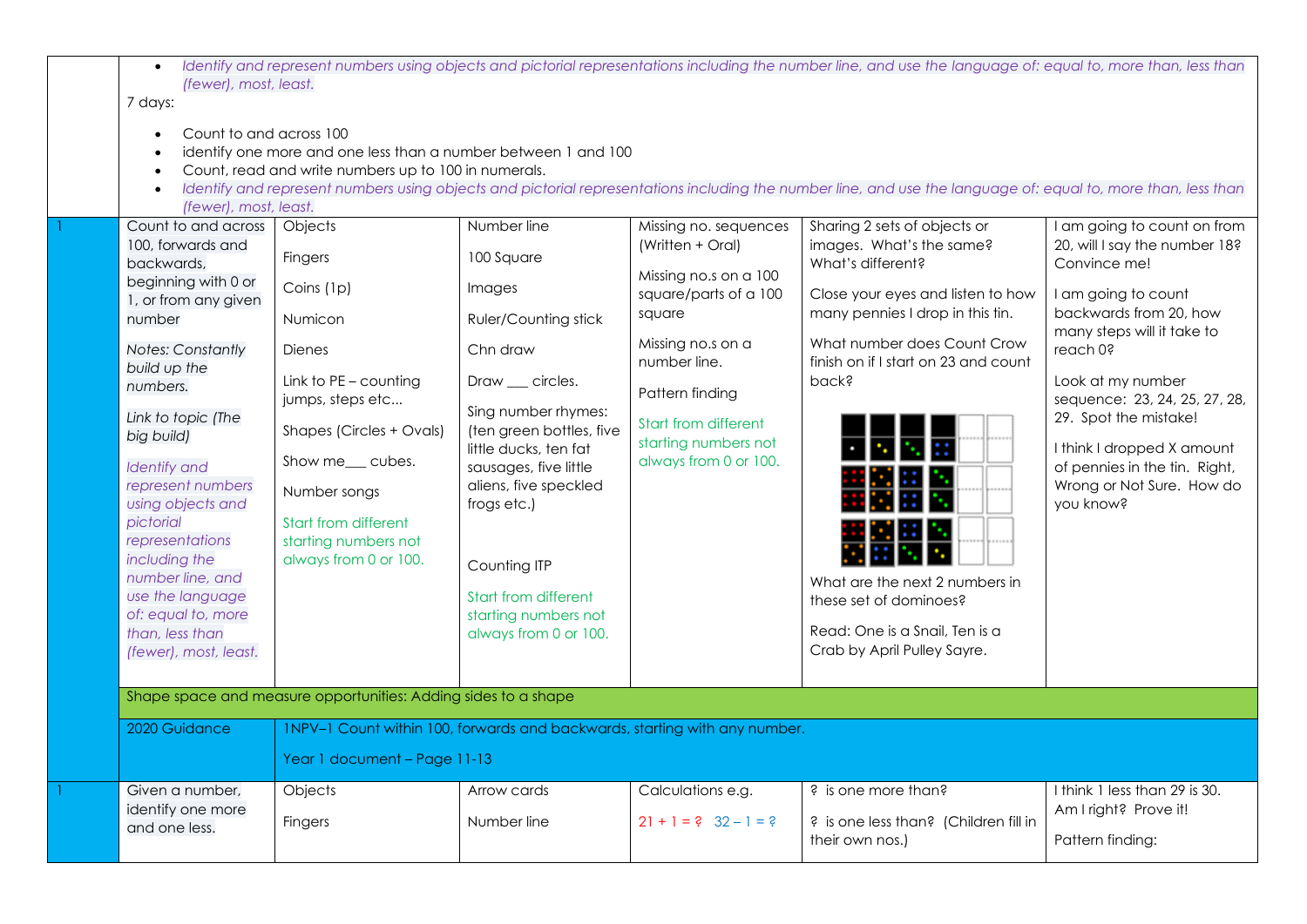| Notes: Stick with the                                                      | Coins                         | Number cards                                 | $\frac{3}{5} = 43 + 1$ $\frac{3}{5} = 17 - 1$ | Tom thought of a number. One                                                                                                     | $17 + 1 =$                                                                      |
|----------------------------------------------------------------------------|-------------------------------|----------------------------------------------|-----------------------------------------------|----------------------------------------------------------------------------------------------------------------------------------|---------------------------------------------------------------------------------|
| numbers you've                                                             | Numicon                       | 100 Square                                   | $? + 1 = 31$ $? - 1 = 29$                     | more than her number is 34.                                                                                                      | $18 + 1 =$                                                                      |
| been counting to.                                                          |                               |                                              |                                               | What was her number?                                                                                                             |                                                                                 |
| Progression:                                                               | Dienes                        | Images                                       | ? is one more than 56                         | Sam thought of a number. 10                                                                                                      | $19 + 1 =$                                                                      |
| $1:0-20$                                                                   | Roll a Dice                   | <b>Ruler/Counting stick</b>                  | ? is one less than 59                         | less than his number is 67. What<br>was his number?                                                                              | What pattern do you<br>notice? Can you complete                                 |
| $2: 0 - 30$                                                                |                               | Chn draw                                     |                                               | True or False? One more than 6 is                                                                                                | the next 5?                                                                     |
| $3:0-50$                                                                   |                               | Make a number using<br>no. card. What is one |                                               | the same as 1 less than 8? How<br>do you know?                                                                                   | Emily says: I am 1 year older<br>than my sister. My sister is                   |
| $4:0-100$                                                                  |                               | more and one less?                           |                                               | Harry says 1 less is the same as<br>take away 1. One more is the<br>same as adding 1. Is he right?                               | one year older than my<br>brother. My brother is 7.<br>How old am I?            |
| <b>Identify</b> and<br>represent numbers<br>using objects and<br>pictorial |                               |                                              |                                               | Prove it!                                                                                                                        | Use the number cards 0-10.<br>How many ways can you<br>complete the gaps below? |
| representations                                                            |                               |                                              |                                               |                                                                                                                                  | $\_$ is 1 more than $\_\_\_\_\_\_\_\$                                           |
| including the                                                              |                               |                                              |                                               |                                                                                                                                  |                                                                                 |
| number line, and                                                           |                               |                                              |                                               |                                                                                                                                  | ____ is 1 more than _____                                                       |
| use the language                                                           |                               |                                              |                                               |                                                                                                                                  | ____ is 1 more than _____                                                       |
| of: equal to, more                                                         |                               |                                              |                                               |                                                                                                                                  |                                                                                 |
| than, less than                                                            |                               |                                              |                                               |                                                                                                                                  | $\frac{1}{2}$ is 1 less than $\frac{1}{2}$                                      |
| (fewer), most, least.                                                      |                               |                                              |                                               |                                                                                                                                  | $\frac{1}{2}$ is 1 less than $\frac{1}{2}$                                      |
|                                                                            |                               |                                              |                                               |                                                                                                                                  | $\frac{1}{2}$ is 1 less than $\frac{1}{2}$                                      |
|                                                                            |                               |                                              |                                               |                                                                                                                                  |                                                                                 |
|                                                                            |                               |                                              |                                               | Shape space and measure opportunities: Add a side / take a side from a shape and join the remaining, what shape do you have now? |                                                                                 |
| 2020 Guidance                                                              |                               |                                              |                                               | 1NPV-2 Reason about the location of numbers to 20 within the linear number system, including comparing using <> and =            |                                                                                 |
|                                                                            | Year 1 document - Pages 13-16 |                                              |                                               |                                                                                                                                  |                                                                                 |
| Count, read and                                                            | Objects                       | Arrow cards                                  | Spelling words - drip                         | Can you match up the                                                                                                             | I think these all represent the                                                 |
| write numbers to<br>100 in numerals.                                       | <b>Fingers</b>                | Number line                                  | feed throughout the<br>year. Annual Spelling  | statements to the boxes?                                                                                                         | number 11. Am I right?                                                          |
| Read and write                                                             | Numicon                       | 100 Square                                   | Bee - One of the 6<br>dedicated to words.     | 5<br>nine                                                                                                                        | eleven                                                                          |
| numbers from 1 to<br>20 in numerals and                                    | <b>Dienes</b>                 | Images                                       | Wordsearch.                                   | seven                                                                                                                            | 11<br>$10 + 1$                                                                  |
| words.                                                                     | Coins + Notes                 | <b>Ruler/Counting stick</b>                  |                                               | A smaller number than 6.                                                                                                         |                                                                                 |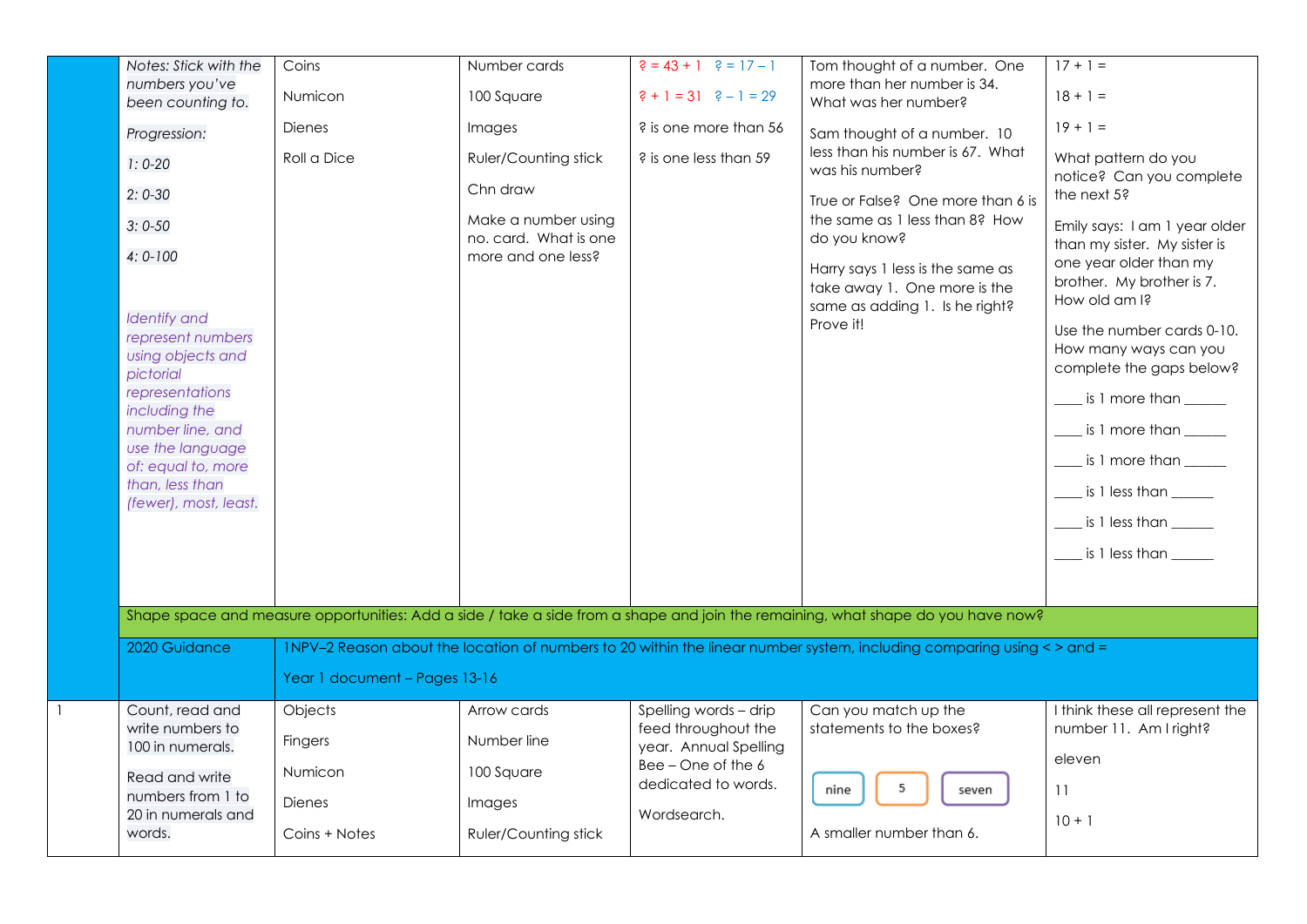| Notes: Do the<br>writing part in<br>spellings / spelling<br>bee<br><b>Identify</b> and<br>represent numbers<br>using objects and<br>pictorial<br>representations<br>including the<br>number line, and<br>use the language<br>of: equal to, more<br>than, less than<br>(fewer), most, least. | Idea - Practical carousel<br>for writing e.g. sand,<br>crayons, paint, chalk,<br>graffiti walls etc                                               | Chn draw<br>Flash cards - digits to<br>$100 + words to 20$                                                                       |                                                                                                                          | An odd number.<br>A bigger number than 8.                                                                                                                                                                                                                                                                                                                                     | $20 - 8$                                                                                                                                                                                                                                            |
|---------------------------------------------------------------------------------------------------------------------------------------------------------------------------------------------------------------------------------------------------------------------------------------------|---------------------------------------------------------------------------------------------------------------------------------------------------|----------------------------------------------------------------------------------------------------------------------------------|--------------------------------------------------------------------------------------------------------------------------|-------------------------------------------------------------------------------------------------------------------------------------------------------------------------------------------------------------------------------------------------------------------------------------------------------------------------------------------------------------------------------|-----------------------------------------------------------------------------------------------------------------------------------------------------------------------------------------------------------------------------------------------------|
| Count in multiples of<br>twos, fives and tens.<br>Identify and<br>represent numbers<br>using objects and<br>pictorial<br>representations<br>including the<br>number line, and<br>use the language<br>of: equal to, more<br>than, less than<br>(fewer), most, least.                         | Objects<br>Fingers<br>Numicon<br><b>Dienes</b><br>Coins (2p, 5p, 10p,<br>$£5 + £10$ notes)<br>Shapes (Semi-circle,<br>pentagons and<br>decagons.) | Number line<br>100 Square<br>Images - E.g. How<br>many socks are there<br>altogether?<br><b>Ruler/Counting stick</b><br>Chn draw | Missing no. sequences<br>(Written + Oral)<br>Missing no's on a 100<br>square/parts of a 100<br>square<br>Pattern finding | Does the number 20 appear<br>when you count in 2s, 5s and<br>10s?<br>There are 5 flowers per pot.<br>How many flowers would there<br>be in 6 pots?<br>A number line has been cut up<br>can you find the missing<br>number.<br>In the story Noah's Ark, the<br>animals went in 2 by 2. If there<br>were 2 of every animal below,<br>how many animals were there<br>altogether? | Which number is the odd<br>one out? Prove it!<br>Max says if he starts on<br>number 5 and counts on he<br>will say the number 26. Is he<br>right? Prove it!<br>True or False? I am going to<br>count in multiples of 2. I will<br>say the number 9? |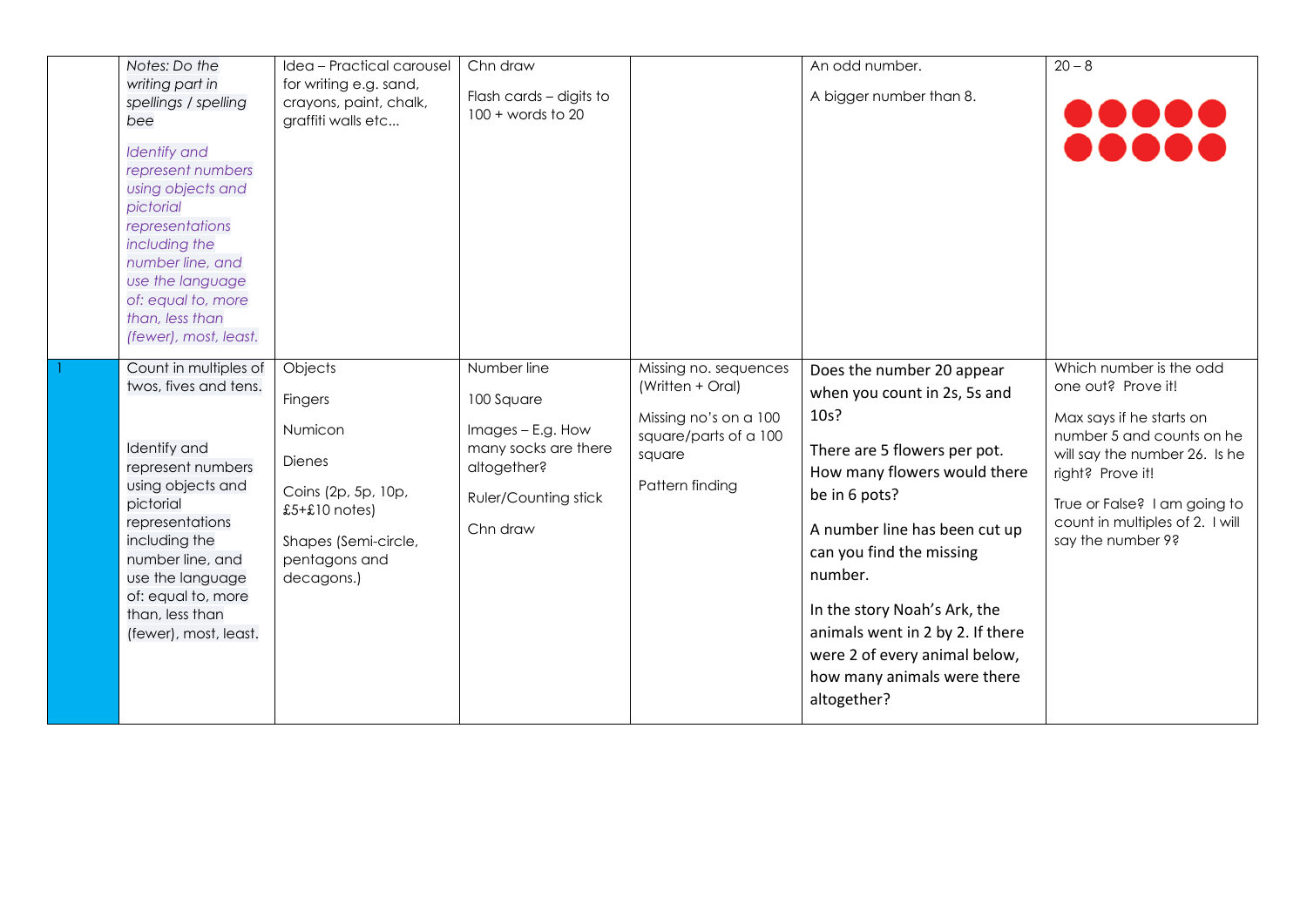|              |                                                                                                                                                                                                                                                                                                                                                                                               | Shape space and measure opportunities: Counting in coins for 10p, 2p and 5p                    |                                                                    |                                                                                                                                                                                                                                                                           |                                                                                                                                         |                                                                                                                                                                                                                                             |
|--------------|-----------------------------------------------------------------------------------------------------------------------------------------------------------------------------------------------------------------------------------------------------------------------------------------------------------------------------------------------------------------------------------------------|------------------------------------------------------------------------------------------------|--------------------------------------------------------------------|---------------------------------------------------------------------------------------------------------------------------------------------------------------------------------------------------------------------------------------------------------------------------|-----------------------------------------------------------------------------------------------------------------------------------------|---------------------------------------------------------------------------------------------------------------------------------------------------------------------------------------------------------------------------------------------|
|              | 2020 Guidance                                                                                                                                                                                                                                                                                                                                                                                 | backwards through the odd numbers.<br>Year 1 document - Pages 19-23                            |                                                                    |                                                                                                                                                                                                                                                                           | 1NF-2 Count forwards and backwards in multiples of 2, 5 and 10, up to 10 multiples, beginning with any multiple, and count forwards and |                                                                                                                                                                                                                                             |
| $\mathbf{1}$ | This is a Year 2<br>objective, but we<br>want Year 1 to do it<br>as well.<br>Recognise the<br>place value of each<br>digit in a two-digit<br>number (tens, ones).<br><b>Identify</b> and<br>represent numbers<br>using objects and<br>pictorial<br>representations<br>including the<br>number line, and<br>use the language<br>of: equal to, more<br>than, less than<br>(fewer), most, least. | Coins $(1p + 10p)$<br><b>Numicon</b><br><b>Dienes</b><br>PV Chart<br>Counters/Cubes<br>Objects | Arrow cards<br>Number cards<br>Abacus<br>Dienes images<br>Chn draw | No. sentences e.g.<br>$40 + 4 = ?$<br>$24 = ? + 4$<br>$44 = 40 + ?$<br>Make the<br>biggest/smallest no.<br>using these digits.<br>Comparing and<br>making a mixture of<br>different forms of<br>number<br>representations.<br>(Practical + Pictorial!)<br>Part Part Whole | Using 2 of these number cards<br>can you make<br>The greatest number?<br>An odd number?<br>A multiple of 5?                             | What's the same, what's<br>different? 45 54<br>Given the chn verbal and/or<br>written statements to put<br>under always true,<br>sometimes true, never true.<br>E.g. A number with 9 ones is<br>always smaller than a<br>number with 1 ten. |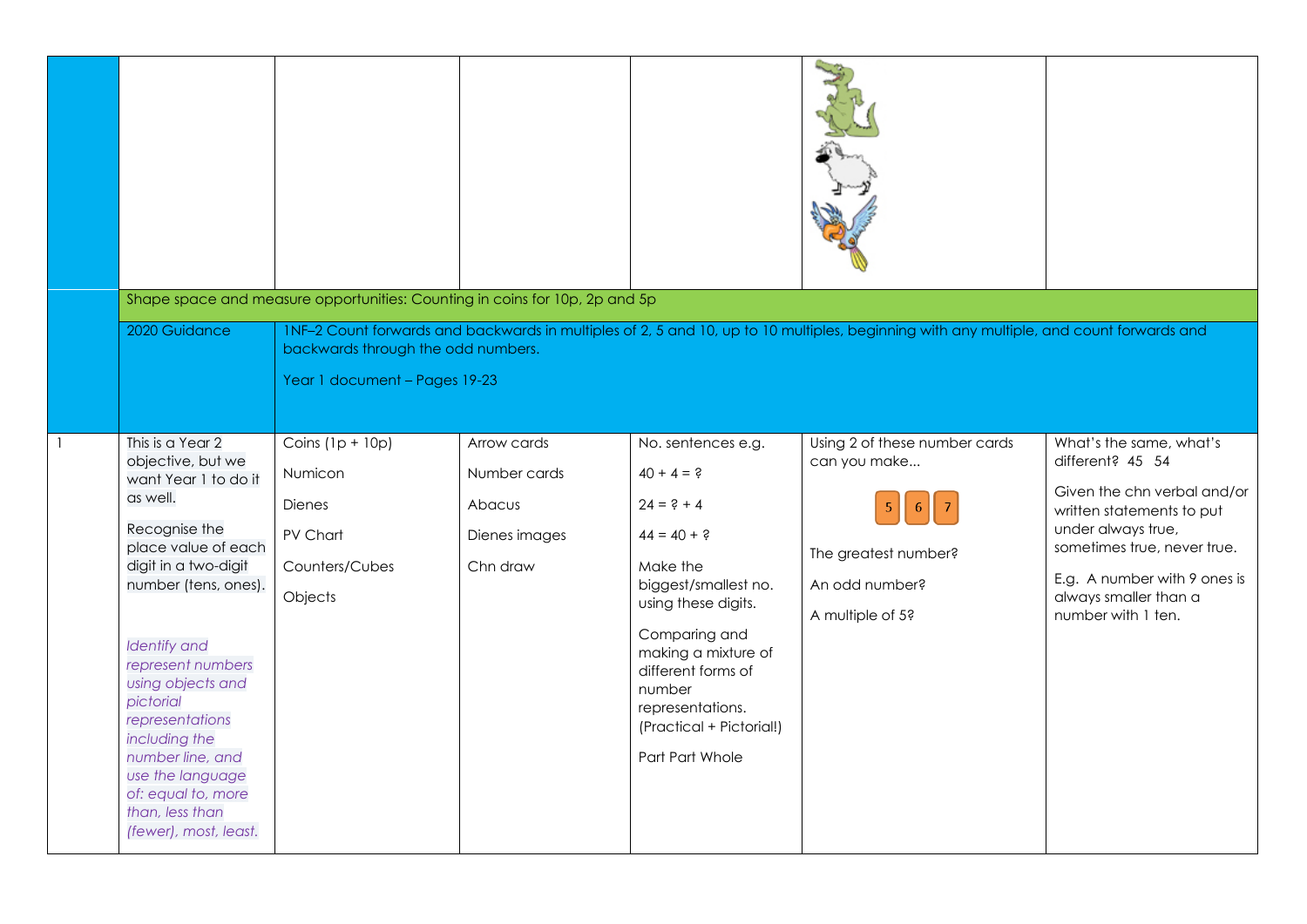| <b>Identify and</b>   | When you are coming       | Idea: Comparing          | Write more than, less             | What is the                   | Look at these 2 numbers: 45 |
|-----------------------|---------------------------|--------------------------|-----------------------------------|-------------------------------|-----------------------------|
| represent numbers     | to your last week of P.V. | digits, words, practical | than or equal to in               | largest and<br>$\cup$         | and 54. What is the same?   |
| using objects and     | please check this         | objects, pictorial       | between the images                | smallest 2-digit              | What is different?          |
| pictorial             | objective on its own.     | representations, own     | below.                            | 3<br>no. you can              |                             |
| representations       |                           | drawings and using       |                                   | make?                         |                             |
| including the         |                           | the equals sign to       |                                   | $\sigma$                      | A number with 8 ones is     |
| number line, and      |                           | show their               | <b>SSSS</b><br>$\ddot{\text{sc}}$ | Can you make                  | always bigger than a        |
| use the language      |                           | understanding of the     |                                   | an odd number?                | number with 6 ones.         |
| of: equal to, more    |                           | links between            |                                   | Can you make a number greater |                             |
| than, less than       |                           | numbers and place        |                                   | than 60?                      | Always, sometimes, never    |
| (fewer), most, least. |                           | value.                   |                                   |                               | true?                       |
|                       |                           |                          |                                   | Can you make a number         |                             |
|                       |                           |                          |                                   | between 20 and 40?            |                             |
|                       |                           |                          |                                   |                               |                             |
|                       |                           |                          |                                   |                               |                             |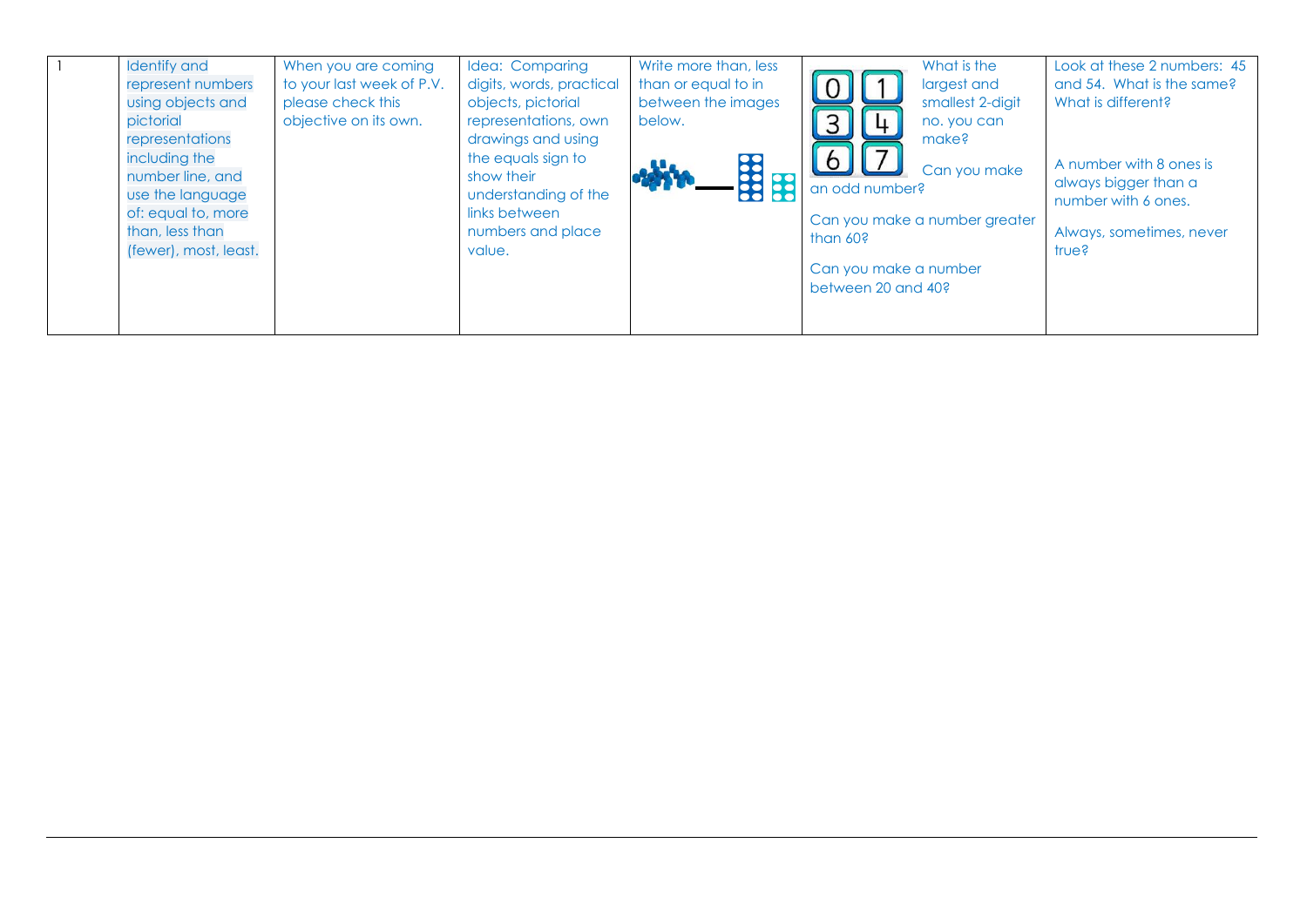|                | Year <sub>2</sub>                                                                                                                                                                                                                                                                                                                                                                                                |                                                                                                                                           |                                                                    |                                                                                                                                                               |                                                                                                                                                                                                                                                                                                                            |                                                                                                                                                         |  |  |  |  |
|----------------|------------------------------------------------------------------------------------------------------------------------------------------------------------------------------------------------------------------------------------------------------------------------------------------------------------------------------------------------------------------------------------------------------------------|-------------------------------------------------------------------------------------------------------------------------------------------|--------------------------------------------------------------------|---------------------------------------------------------------------------------------------------------------------------------------------------------------|----------------------------------------------------------------------------------------------------------------------------------------------------------------------------------------------------------------------------------------------------------------------------------------------------------------------------|---------------------------------------------------------------------------------------------------------------------------------------------------------|--|--|--|--|
| Year<br>group: | NC L.O.                                                                                                                                                                                                                                                                                                                                                                                                          | <b>Practical</b>                                                                                                                          | <b>Pictorial</b>                                                   | <b>Abstract</b>                                                                                                                                               | <b>Problem Solving</b>                                                                                                                                                                                                                                                                                                     | Reasoning                                                                                                                                               |  |  |  |  |
| $\overline{2}$ |                                                                                                                                                                                                                                                                                                                                                                                                                  | <b>Make it!</b>                                                                                                                           | Show it/Draw it!                                                   | <b>Read/Write it!</b>                                                                                                                                         |                                                                                                                                                                                                                                                                                                                            |                                                                                                                                                         |  |  |  |  |
|                |                                                                                                                                                                                                                                                                                                                                                                                                                  | <b>SAY IT</b>                                                                                                                             | <b>SAY IT</b>                                                      | <b>SAY IT</b>                                                                                                                                                 |                                                                                                                                                                                                                                                                                                                            |                                                                                                                                                         |  |  |  |  |
|                | 2020 Guidance running through all NPV objectives:                                                                                                                                                                                                                                                                                                                                                                |                                                                                                                                           |                                                                    |                                                                                                                                                               |                                                                                                                                                                                                                                                                                                                            |                                                                                                                                                         |  |  |  |  |
|                |                                                                                                                                                                                                                                                                                                                                                                                                                  |                                                                                                                                           |                                                                    |                                                                                                                                                               | 2NPV-2 Reason about the location of any two-digit number in the linear number system, including identifying the previous and next multiple of 10. Pages 14-16                                                                                                                                                              |                                                                                                                                                         |  |  |  |  |
| $\overline{2}$ | Count in steps of 2,<br>3, and 5 from 0, and<br>in tens from any<br>number, forward<br>and backward.<br>Notes: Only a<br>couple of days,<br>then drip feed for<br>the rest of the year.<br>Don't forget odd<br>and even here,<br>there's lots of focus<br>on this for GD<br>standards.<br>Identify, represent<br>and estimate<br>numbers using<br>different<br>representations,<br>including the<br>number line. | Objects<br>Fingers<br>Coins (1p, 2p, 5p, 10p,<br>$£5 + £10$ Notes)<br>Numicon<br>Dienes<br>Shapes (Semi-Circles,<br>triangles, pentagons) | Number line<br>100 Square<br>Images<br><b>Ruler/Counting stick</b> | Missing no. sequences<br>(Written + Oral)<br>Missing no.s on a 100<br>square/parts of a 100<br>square<br>Missing no.s on a<br>number line.<br>Pattern finding | Sam is counting in 2's, Luke is<br>counting in 3's. Will they ever say<br>the same numbers?<br>A person walks 10miles a day.<br>How many days will it take to<br>walk 90miles?<br>Shape space and measure opportunities: Counting in coins for 10p, 2p and 5p. Counting the sides on triangles for 3's, pentagons for 5's. | True or False?<br>When I count in 5s the ones<br>will always end in 0 and 5.<br>Spot the mistake in this<br>number sequence:<br>65, 75, 85, 90, 95, 105 |  |  |  |  |
|                |                                                                                                                                                                                                                                                                                                                                                                                                                  |                                                                                                                                           |                                                                    |                                                                                                                                                               |                                                                                                                                                                                                                                                                                                                            |                                                                                                                                                         |  |  |  |  |
| $\overline{2}$ | Read and write<br>numbers to at least<br>100 in numerals and                                                                                                                                                                                                                                                                                                                                                     | Objects<br>Fingers                                                                                                                        | Arrow cards<br>Number line                                         | Spelling words - drip<br>feed throughout the<br>year. Annual Spelling<br>Bee - One of the 6                                                                   | Can you complete a wordsearch<br>finding numbers as words?<br>Match up the numbers and                                                                                                                                                                                                                                     | I write the number forty-<br>seven as 407. Is this correct?<br>Prove it!                                                                                |  |  |  |  |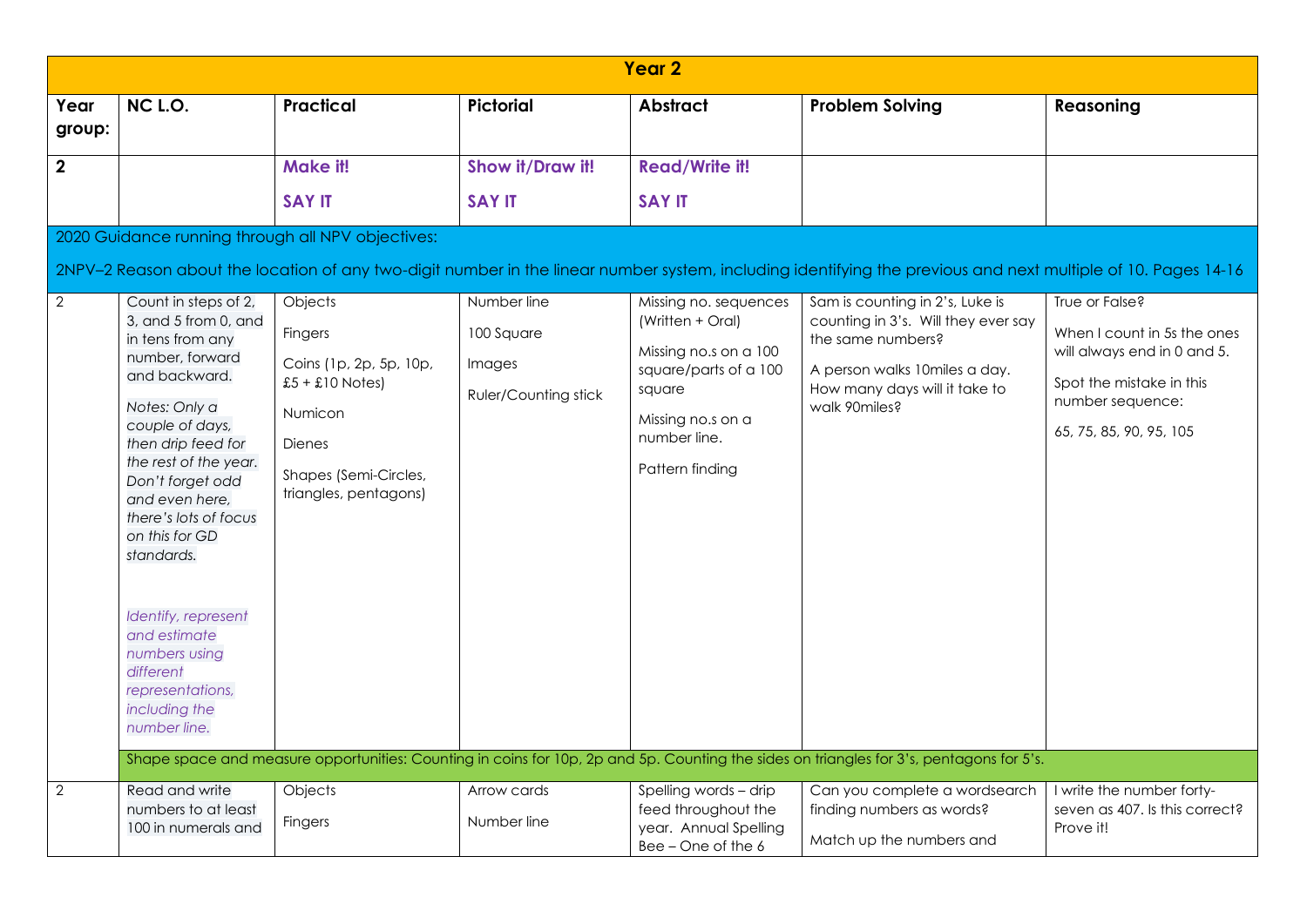| Identify, represent<br>Dienes<br>SATs style questions.<br>Images<br>with it?<br>and estimate<br>Coins + Notes<br><b>Ruler/Counting stick</b><br>numbers using<br>different<br>Idea - Practical carousel<br>Chn draw<br>representations,<br>for writing e.g. sand,<br>including the<br>Flash cards - digits to<br>crayons, paint, chalk,<br>number line.<br>$100 + words to 100$<br>graffiti walls etc<br>$\overline{2}$<br>Recognise the<br>Coins $(1p + 10p, \pounds10)$<br>Arrow cards<br>Jude has 29p. She only has 10p<br>No. sentences e.g.<br>place value of each<br>and 1p coins. How many<br>notes)<br>$40 + 4 = ?$<br>Number cards<br>digit in a two-digit<br>different combinations can you<br>Numicon<br>number (tens, ones).<br>come up with?<br>$24 = ? + 4$<br>Abacus<br><b>Dienes</b><br>Notes: Look at the<br>My number has 2 tens and 7<br>$44 = 40 + ?$<br>Dienes images<br>KS1 maths<br>ones. What is my number?<br>PV Chart<br>framework for the<br>do you know?<br>Chn draw<br>Give the chn a couple<br>Colour in the box which has the<br>'combinations'<br>of digit cards. Make<br>Counters/Cubes<br>smaller number. Then work out<br>objective<br>the biggest/smallest<br>Objects<br>the message at the bottom. E.g.<br>no.<br>Example $23 = 2$ tens<br>45<br>54<br>and 3 ones which is<br>Comparing and<br>the same as 1 ten<br>making a mixture of<br>$\overline{O}$<br>$\overline{A}$<br>and 13 ones which<br>different forms of<br>is the same as 23<br>number<br>representations.<br>ones.<br>(Practical + Pictorial!)<br>Identify, represent<br>and estimate<br>Part Part Whole | in words | Numicon | 100 Square | dedicated to words. | words - what number is missing a | The number 60 is written as                                                                                                                                      |
|---------------------------------------------------------------------------------------------------------------------------------------------------------------------------------------------------------------------------------------------------------------------------------------------------------------------------------------------------------------------------------------------------------------------------------------------------------------------------------------------------------------------------------------------------------------------------------------------------------------------------------------------------------------------------------------------------------------------------------------------------------------------------------------------------------------------------------------------------------------------------------------------------------------------------------------------------------------------------------------------------------------------------------------------------------------------------------------------------------------------------------------------------------------------------------------------------------------------------------------------------------------------------------------------------------------------------------------------------------------------------------------------------------------------------------------------------------------------------------------------------------------------------------------------------------------------------------------------------------------|----------|---------|------------|---------------------|----------------------------------|------------------------------------------------------------------------------------------------------------------------------------------------------------------|
|                                                                                                                                                                                                                                                                                                                                                                                                                                                                                                                                                                                                                                                                                                                                                                                                                                                                                                                                                                                                                                                                                                                                                                                                                                                                                                                                                                                                                                                                                                                                                                                                               |          |         |            |                     | partner? What is the word to go  | sixteen. True or False?                                                                                                                                          |
| numbers using<br>different<br>representations,<br>including the<br>number line.<br><b>Read and write</b><br>numbers to at least<br>100 in numerals and<br>in words                                                                                                                                                                                                                                                                                                                                                                                                                                                                                                                                                                                                                                                                                                                                                                                                                                                                                                                                                                                                                                                                                                                                                                                                                                                                                                                                                                                                                                            |          |         |            |                     |                                  | When I count in 10s, the<br>ones always stay the same.<br>Do you agree? Explain.<br>Who has more? Mr Young<br>has 19 pennies and Mrs<br>Wheeldon has 2 10ps. How |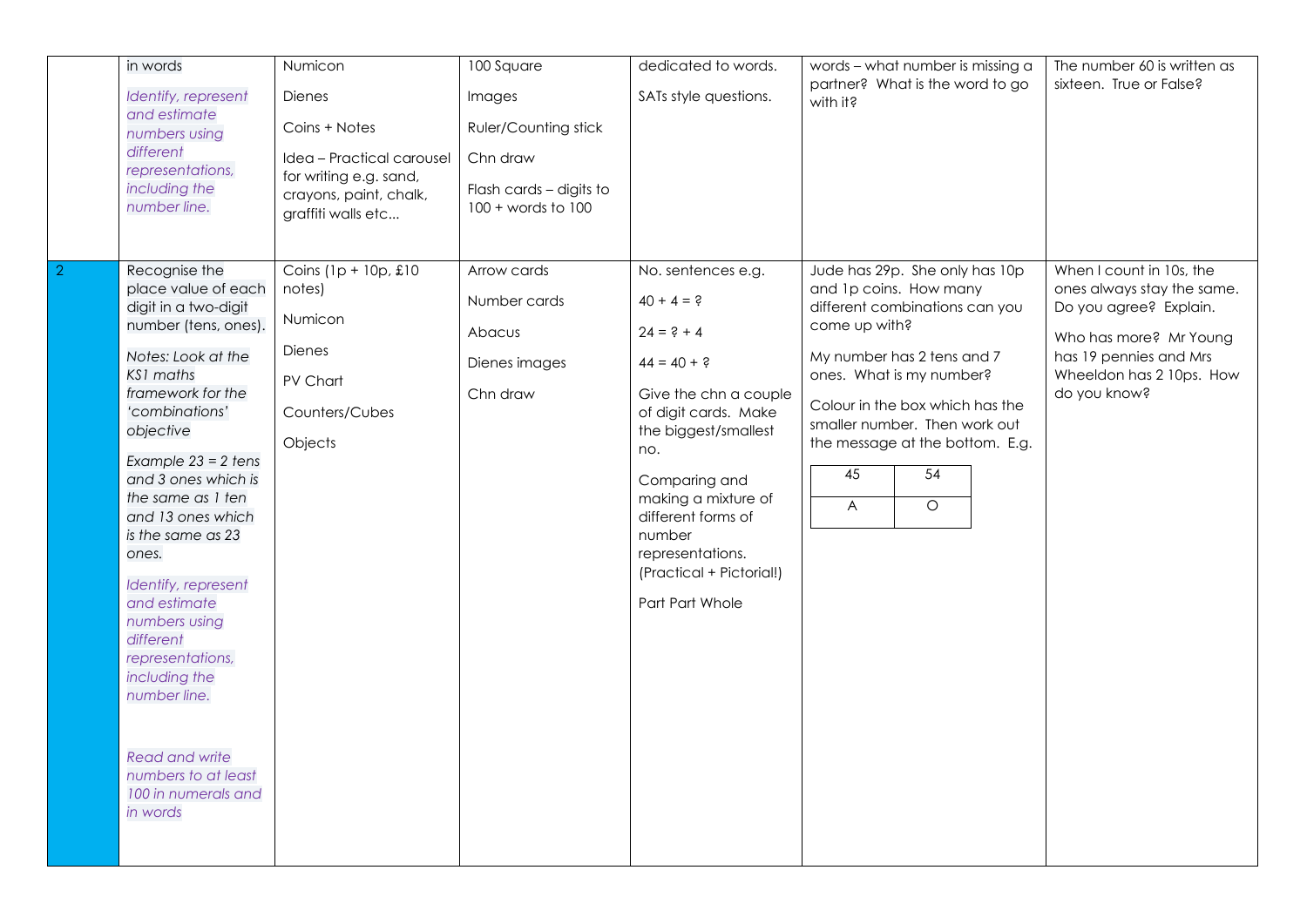|                | 2020 Guidance                                                                                                                                                                                                                                                                                                                                                                                                  | non-standard partitioning.<br>Year 2 document, pages 12-13                                                                                                          |                                                                           |                                                                                                                                                                                                                                        | 2NPV-1 Recognise the place value of each digit in two-digit numbers, and compose and decompose two-digit numbers using standard and                                                          |                                                                                                                                                       |
|----------------|----------------------------------------------------------------------------------------------------------------------------------------------------------------------------------------------------------------------------------------------------------------------------------------------------------------------------------------------------------------------------------------------------------------|---------------------------------------------------------------------------------------------------------------------------------------------------------------------|---------------------------------------------------------------------------|----------------------------------------------------------------------------------------------------------------------------------------------------------------------------------------------------------------------------------------|----------------------------------------------------------------------------------------------------------------------------------------------------------------------------------------------|-------------------------------------------------------------------------------------------------------------------------------------------------------|
| $\overline{2}$ | Use greater than,<br>$less than and =$<br>signs.<br>Compare and order<br>lengths, mass,<br>volume/capacity<br>and record the<br>results using symbols<br>for greater than, less<br>than and $=$ .<br>Identify, represent<br>and estimate<br>numbers using<br>different<br>representations,<br>including the<br>number line.<br><b>Read and write</b><br>numbers to at least<br>100 in numerals and<br>in words | Foam Tiles<br>Objects<br>Coins + Notes<br>Numicon<br>Dienes<br>Scales<br>Practical measurement<br>activities<br>Comparing different<br>practical<br>representations | Symbol cards<br>Number cards<br>Images<br>Arrow cards/PV Charts<br>Abacus | Comparing 2 different<br>forms of number<br>representations. E.g. 2<br>tens and 22 ones.<br>Comparing number<br>sentences.<br>Comparing<br>Measurements.<br>(On occasions make<br>them find the<br>information they are<br>comparing.) | Lots of variety of questions for<br>children to use the symbols e.g.<br>3 tens and 2 one __ 2 tens and 3<br>ones<br>$4 + 4 + 4$ 3 x 4<br>45g __ 45kg<br>$10 + 2$ 10 - 2<br>7 tens __ 70 ones | I think these number<br>sentences are correct:<br>$34 = 4$ tens and 3 ones<br>5 lots of $10 \ge 40$<br>60 ones $\leq$ 5 tens<br>Am I right? Prove it! |
|                | durations                                                                                                                                                                                                                                                                                                                                                                                                      |                                                                                                                                                                     |                                                                           |                                                                                                                                                                                                                                        | Shape space and measure opportunities: Comparing sides on 2D shapes. Comparing faces on 3D shapes. Comparing length, mass, volume / capacity and time                                        |                                                                                                                                                       |
| $\overline{2}$ | Compare and order<br>numbers from 0 up<br>to 100.<br>Notes: Compare for<br>the start of the<br>objective, then<br>order.<br>Identify, represent<br>and estimate<br>numbers using                                                                                                                                                                                                                               | Foam Tiles<br>Objects<br>Coins + Notes<br>Numicon<br><b>Dienes</b><br>Practical measurement<br>activities                                                           | Number cards<br>Images<br>Arrow cards<br>Abacus<br>Number line            | Sequence of no.s to<br>order.<br>Comparing a mixture<br>different forms of<br>number<br>representations.<br>Order no.s and put<br>them on a number<br>line.                                                                            | Can you order these numbers? Is<br>there a pattern? What would the<br>next 2 numbers be?<br>Can you place these numbers on<br>a number line? 5, 12, 25                                       | 78<br>87<br>Which is the bigger number?<br>How do you know?<br><b>Tens</b><br>Tens<br>Ones<br>Ones                                                    |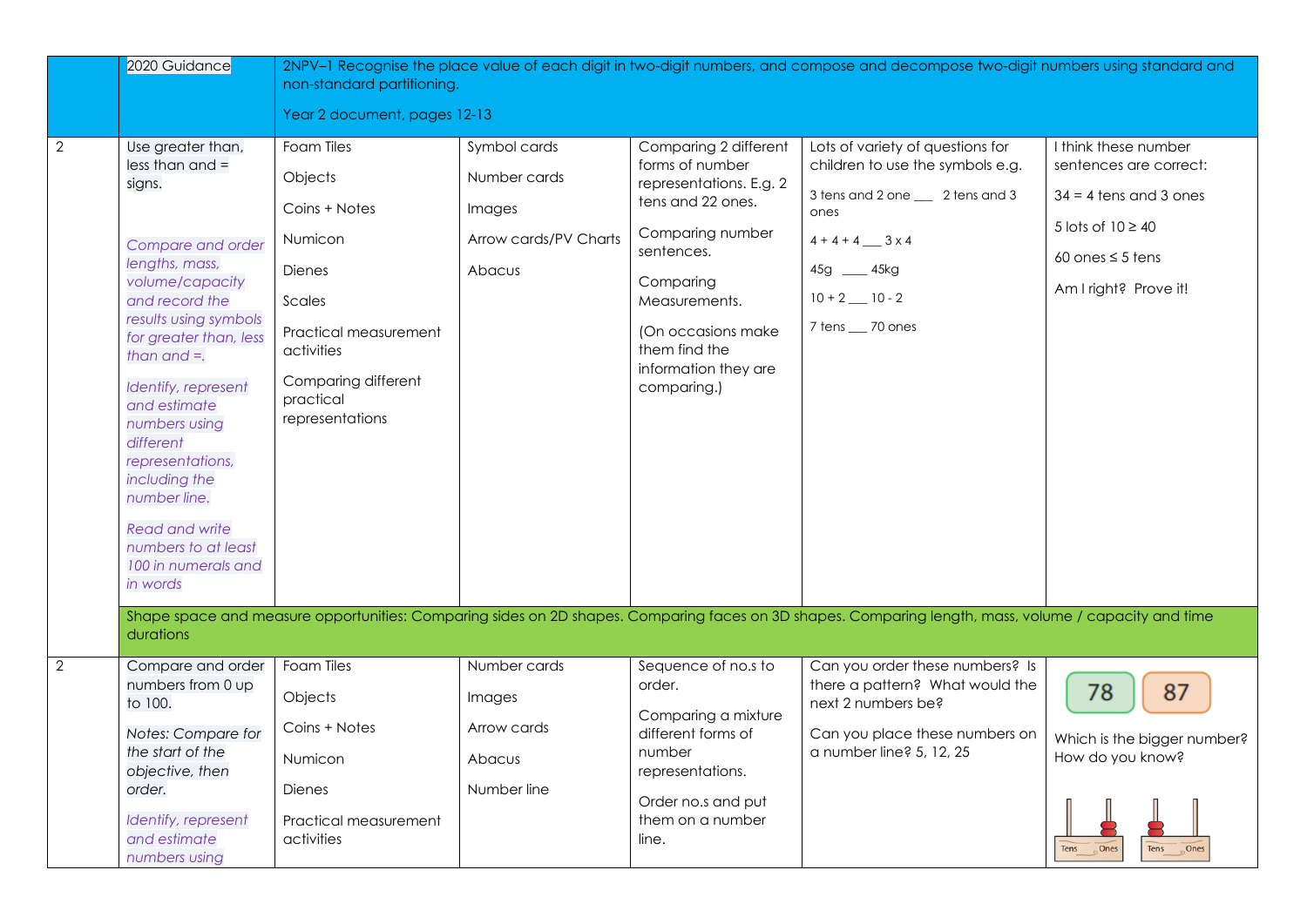|                | different<br>representations,<br>including the<br>number line.<br><b>Read and write</b><br>numbers to at least<br>100 in numerals and<br>in words<br>durations                                                                                                                          | Comparing different<br>forms                                                                                                                                                                                                     |                                                                                                                                                                                                             |                                                          | Shape space and measure opportunities: Comparing sides on 2D shapes. Comparing faces on 3D shapes. Comparing length, mass, volume / capacity and time                                                                                                                                                                                                                                                                                                                                                                                                | These numbers are the<br>same. True or False?                                                                                                                                                 |
|----------------|-----------------------------------------------------------------------------------------------------------------------------------------------------------------------------------------------------------------------------------------------------------------------------------------|----------------------------------------------------------------------------------------------------------------------------------------------------------------------------------------------------------------------------------|-------------------------------------------------------------------------------------------------------------------------------------------------------------------------------------------------------------|----------------------------------------------------------|------------------------------------------------------------------------------------------------------------------------------------------------------------------------------------------------------------------------------------------------------------------------------------------------------------------------------------------------------------------------------------------------------------------------------------------------------------------------------------------------------------------------------------------------------|-----------------------------------------------------------------------------------------------------------------------------------------------------------------------------------------------|
| 2              | Identify, represent<br>and <i>estimate</i><br>numbers using<br>different<br>representations,<br>including the<br>number line.<br><b>KEY PART OF L.O. TO</b><br><b>TEACH</b>                                                                                                             | Estimation focus:<br>Real contexts first! E.g.<br>temperature, time,<br>objects in a jar, age, PE<br>link etc<br>Objects                                                                                                         | Images<br>Number line                                                                                                                                                                                       | Number line with<br>missing intervals.                   | Show 1 cube in a jar. How many<br>cubes would fill the jar?<br>Estimating on a number line 0-100<br>using clues e.g. The number is<br>over half way. It is an even<br>number. The number is less than<br>55 etc                                                                                                                                                                                                                                                                                                                                      | The arrow is pointing to 40<br>on the number line 0-100:<br>True or False?<br>Circle the correct estimate<br>activities.                                                                      |
| $\overline{2}$ | [2017/18 EXS] Use<br>place value and<br>number facts to<br>solve problems.<br>Identify, represent<br>and estimate<br>numbers using<br>different<br>representations,<br>including the<br>number line.<br><b>Read and write</b><br>numbers to at least<br>100 in numerals and<br>in words | Use practical resources<br>to back up the chn<br>solving the P.V.<br>problems.<br>You will need to teach<br>problem solving skills<br>here even though they<br>should be applying the<br>knowledge from the<br>above objectives. | Use pictorial resources<br>to back up the chn<br>solving the P.V.<br>problems.<br>$\sqrt{2}$ Ones<br>Tens<br>How many different<br>numbers can you<br>make using 2 beads<br>on this abacus? Now<br>3 beads? | On Twinkl there are<br>Maths Challenge<br>cards for P.V. | Shape space and measure opportunities: Estimating lengths, weights, volumes and capacities on scales, including scales without numbered intervals.<br>Sarah thinks of a number. It is<br>even and has 5 tens.<br>What numbers can it be? What<br>numbers can't it be?<br>How many different numbers can<br>you make using 5 counters on a<br>PV Chart?<br>Using digit cards. One person<br>makes the smallest number and<br>then another makes the largest<br>number. What is the difference<br>between the numbers? Can you<br>make an even number? | Mr Young is more than 50<br>years old, but less than 70<br>years old. His tens digit is an<br>even number. His age is in<br>the 2, 3, 5 and 10 X Table.<br>How old is he? How do you<br>know? |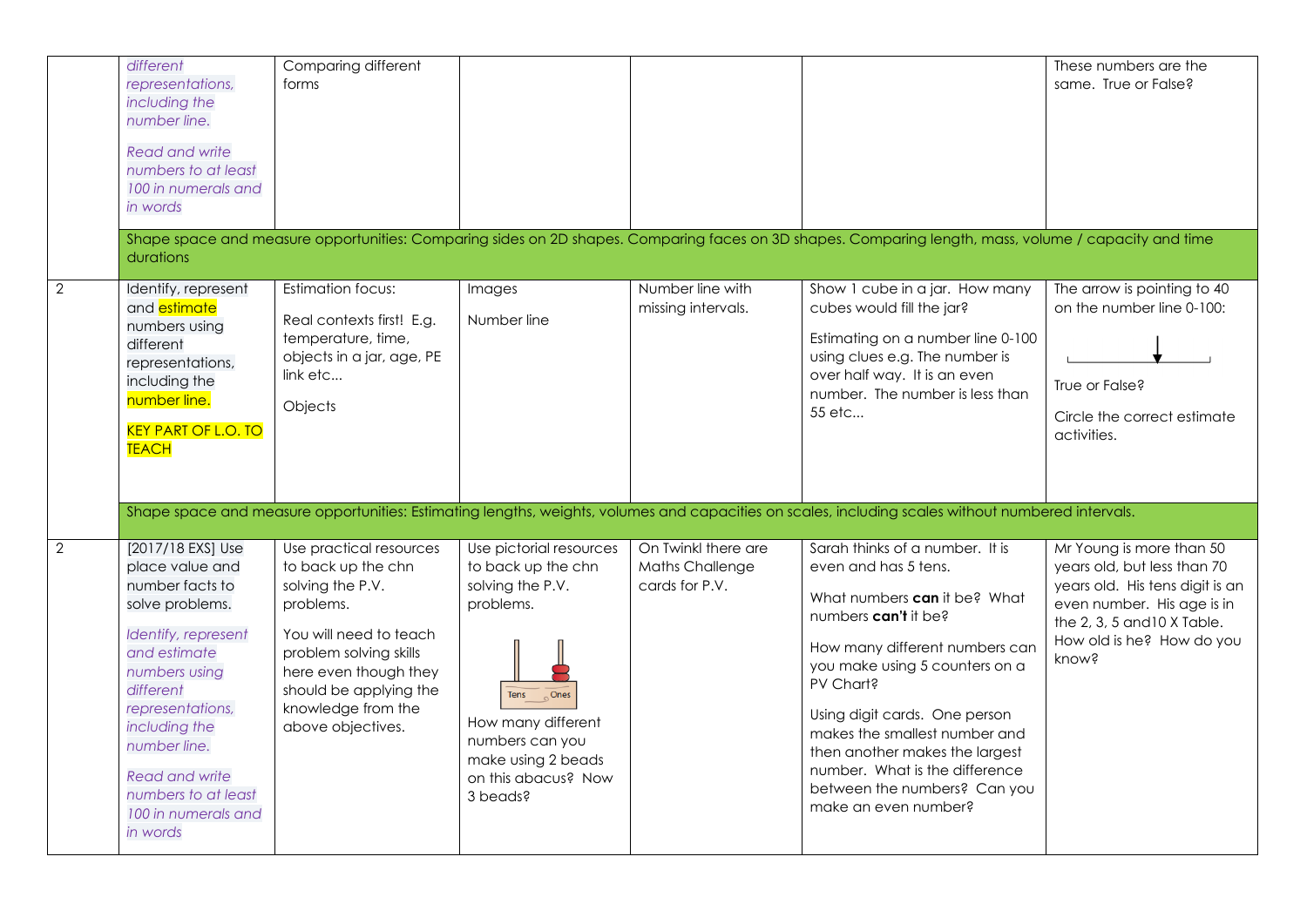|                |                                                                                                                                                                                                  |                                                                                                                                                                                                                                                                |                                                                                         | Year <sub>3</sub>                                                                                                                                                                 |                                                                                                                                              |                                                                                                                                                                 |
|----------------|--------------------------------------------------------------------------------------------------------------------------------------------------------------------------------------------------|----------------------------------------------------------------------------------------------------------------------------------------------------------------------------------------------------------------------------------------------------------------|-----------------------------------------------------------------------------------------|-----------------------------------------------------------------------------------------------------------------------------------------------------------------------------------|----------------------------------------------------------------------------------------------------------------------------------------------|-----------------------------------------------------------------------------------------------------------------------------------------------------------------|
| Year<br>group: | NC L.O.                                                                                                                                                                                          | <b>Practical</b>                                                                                                                                                                                                                                               | <b>Pictorial</b>                                                                        | <b>Abstract</b>                                                                                                                                                                   | <b>Problem Solving</b>                                                                                                                       | Reasoning                                                                                                                                                       |
|                |                                                                                                                                                                                                  | Make it!<br><b>SAY IT</b>                                                                                                                                                                                                                                      | Show it/Draw it!<br><b>SAY IT</b>                                                       | <b>Read/Write it!</b><br><b>SAY IT</b>                                                                                                                                            |                                                                                                                                              |                                                                                                                                                                 |
| $\mathfrak{Z}$ | Count from 0 in<br>multiples of 4, 8, 50<br>and 100.                                                                                                                                             | Objects - for<br>representing numbers.<br>E.g. hand is normally 5,<br>but would be 50,<br>octopus, spiders etc<br>Coins $(50p + £1, £50$<br>notes)<br>Numicon<br><b>Dienes</b><br>Shapes-Quadrilaterals+<br>Octagons<br>1 <sub>m</sub> ruler<br>Roman numerals | Number line<br>100 Square<br>Images<br><b>Ruler/Counting stick</b>                      | Missing no. sequences<br>(Written + Oral)<br>Missing no.s on a 100<br>square/parts of a 100<br>square<br>Missing no.s on a<br>number line.<br>Pattern finding                     | I see 28 cows' legs in a field.<br>How many cows did I see?                                                                                  | If I count in multiples of 4, I<br>will get to 40, 60, 80 and 100.<br>True or False?                                                                            |
|                |                                                                                                                                                                                                  |                                                                                                                                                                                                                                                                |                                                                                         |                                                                                                                                                                                   | Shape space and measure opportunities: Counting in quadrilaterals. Counting in octagons. Counting in 50 pence. Counting in pounds and pence. |                                                                                                                                                                 |
| $\beta$        | Recognise the<br>place value of each<br>digit in a three-digit<br>number (hundreds,<br>tens, and ones).<br>Identify, represent<br>and estimate<br>numbers using<br>different<br>representations. | Coins $(1p + 10p, \pounds1, \pounds10)$<br>notes)<br>Numicon<br>Dienes<br>PV Chart<br>Counters/Cubes                                                                                                                                                           | Arrow cards<br>Number cards<br>Abacus<br>Dienes images<br>Chn draw<br>Images e.g. money | No. sentences e.g.<br>$400 + 40 + 4 = ?$<br>$243 = ? + 40 + 3$<br>$984 = 900 + ? + 4$<br>Give the chn 3-digit<br>cards. Make the<br>biggest/smallest no.<br>Extend by giving them | 100s<br>10 <sub>s</sub><br>1 <sub>s</sub><br>EI<br><b>IOp</b><br>$\mathsf{lp}$                                                               | Mrs Welch thinks this number<br>is 364. Mrs Grigg thinks this<br>number is $300 + 60 + 4$ . Who<br>is correct? Is there another<br>Hundreds   Tens   Ones<br>h, |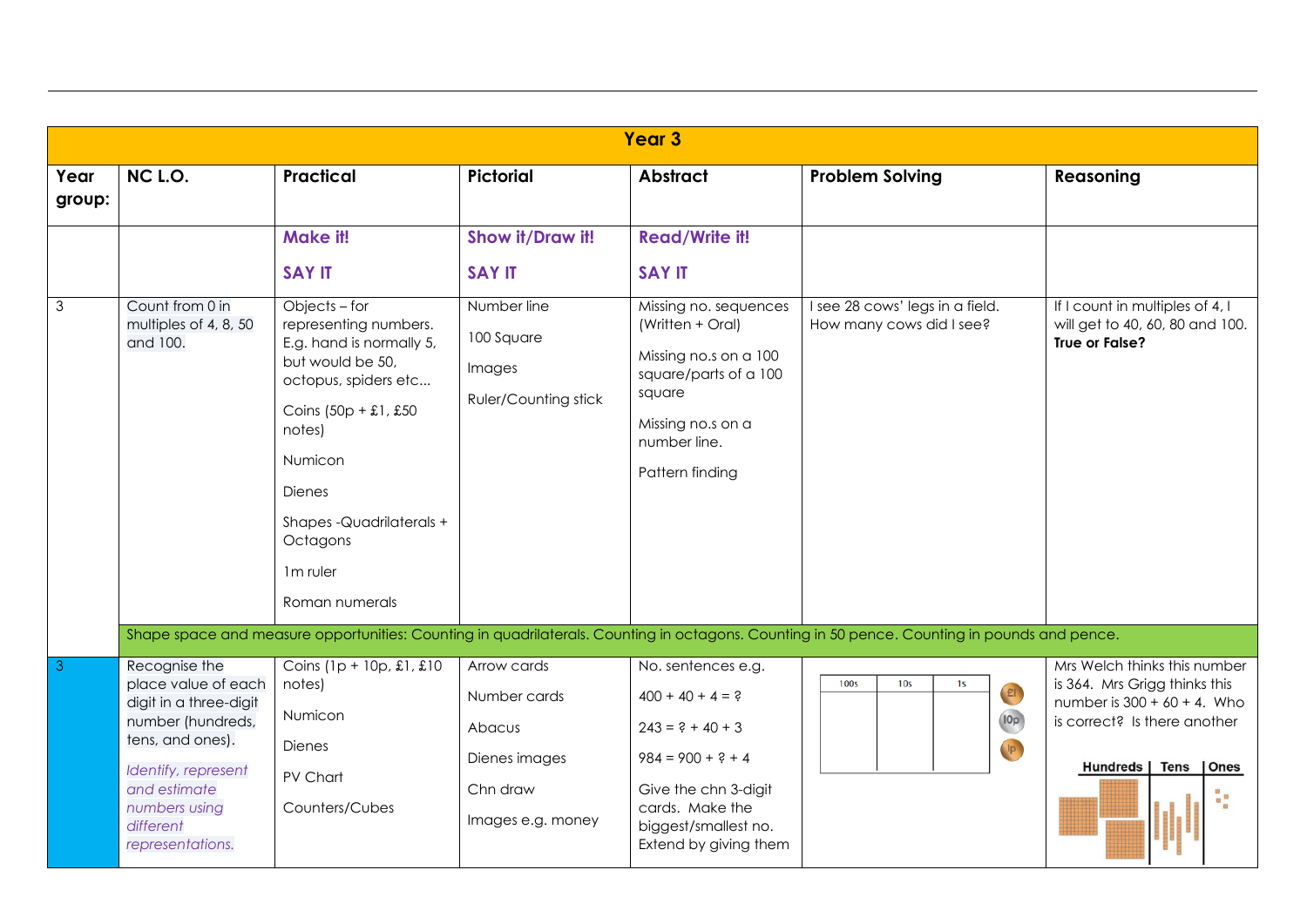|                         |                                                                                                                                                               |                                                                                                                                                                                  |                                                                                                                                                              | more but they still only<br>make a 3-digit no.<br>Comparing and<br>making a mixture of<br>different forms of<br>number<br>representations.<br>(Practical + Pictorial!)                                                                                            |                                                                                                                                                                                                                                                                                        | way you can record it?                                                                                                                                                                                                                                         |
|-------------------------|---------------------------------------------------------------------------------------------------------------------------------------------------------------|----------------------------------------------------------------------------------------------------------------------------------------------------------------------------------|--------------------------------------------------------------------------------------------------------------------------------------------------------------|-------------------------------------------------------------------------------------------------------------------------------------------------------------------------------------------------------------------------------------------------------------------|----------------------------------------------------------------------------------------------------------------------------------------------------------------------------------------------------------------------------------------------------------------------------------------|----------------------------------------------------------------------------------------------------------------------------------------------------------------------------------------------------------------------------------------------------------------|
|                         | 2020 Guidance                                                                                                                                                 | there are in other three-digit multiples of 10. Y3 document, pages 13-15.<br>and non-standard partitioning. Y3 document, pages 15-17.                                            |                                                                                                                                                              |                                                                                                                                                                                                                                                                   | 3NPV-1 Know that 10 tens are equivalent to 1 hundred, and that 100 is 10 times the size of 10; apply this to identify and work out how many 10s<br>3NPV-2 Recognise the place value of each digit in three-digit numbers, and compose and decompose three-digit numbers using standard |                                                                                                                                                                                                                                                                |
| $\overline{\mathbf{3}}$ | Read and write<br>numbers up to 1000<br>in numerals and in<br>words.<br>Identify, represent<br>and estimate<br>numbers using<br>different<br>representations. | Place Value Chart<br>Fingers<br>Numicon<br><b>Dienes</b><br>Coins + Notes<br>Idea – Practical carousel<br>for writing e.g. sand,<br>crayons, paint, chalk,<br>graffiti walls etc | Arrow cards<br>Number line<br>100 Square<br>Images<br>Abacus<br><b>Ruler/Counting stick</b><br>Chn draw<br>Flash cards - digits to<br>$1000 + words to 1000$ | Spelling words - drip<br>feed throughout the<br>year. Annual Spelling<br>Bee - One of the 6<br>dedicated to words.<br>SATs style questions.<br>Can you write the<br>number 348 in words?<br>Matching up words,<br>digits and pictorial<br>images for no.s 1-1000. | What misconceptions can<br>children make when writing the<br>numbers: 13, 4, 40, 8? How can<br>we learn to spell them correctly?                                                                                                                                                       | Using 5 counters, how many<br>numbers can you make in<br>the PV Chart? How do you<br>know you have got them<br>all? Is there a systematic<br>way?<br>Mrs Welch wrote the<br>number 452 in words: four<br>hundred and fifty-two.<br>Convince me she is correct! |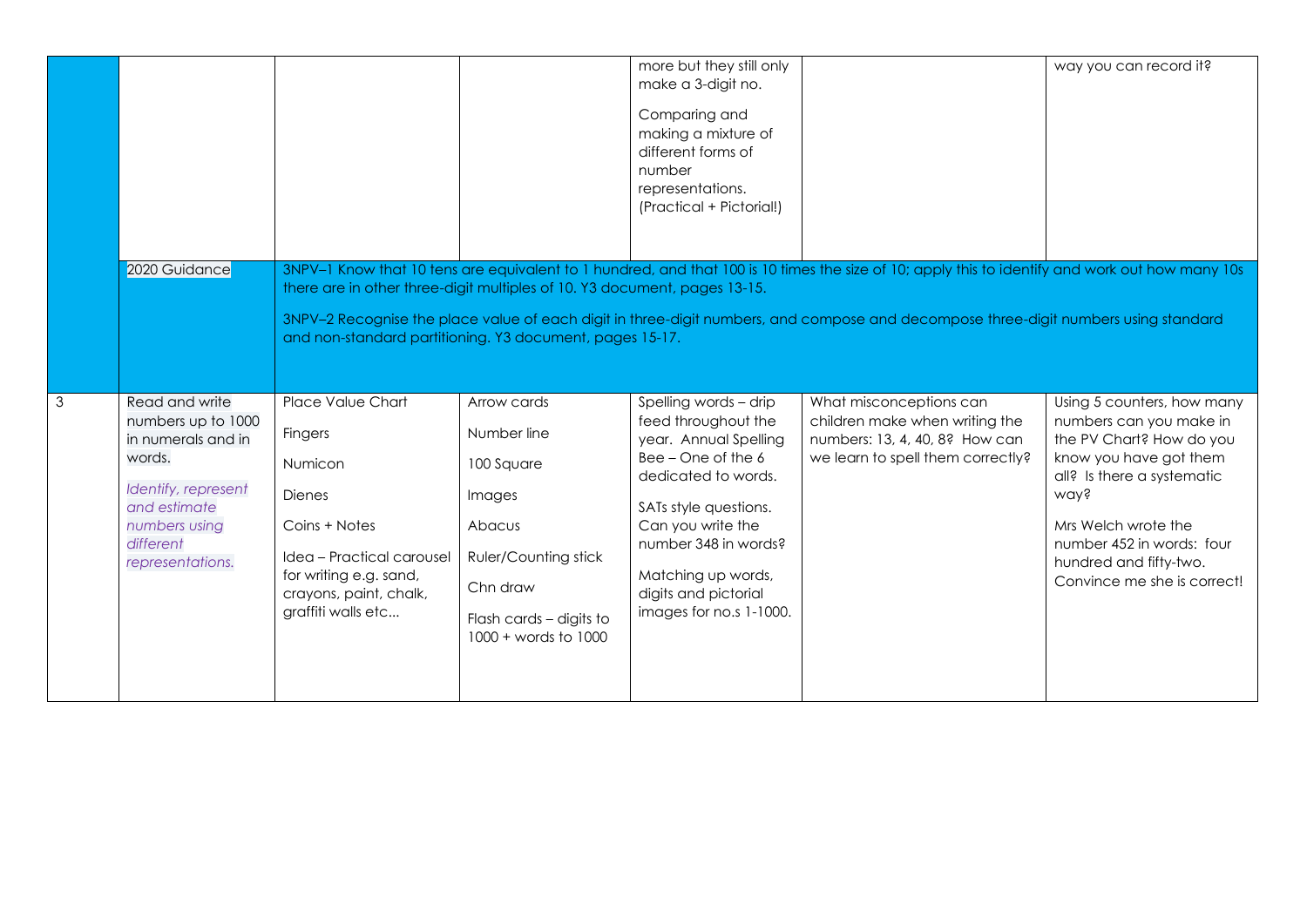| $\overline{3}$ | Find 10 or 100 more<br>or less than a given<br>number.<br>Identify, represent<br>and estimate<br>numbers using<br>different<br>representations.                                                                                                                               | Dienes<br>Coins 10p £1/£10 notes<br>Numicon<br><b>Place Value Charts</b><br>Measures - e.g. a jug in<br>100ml intervals, 1m stick,<br>thermometer<br>Roman Numerals (10) | Images<br>Chn drawing<br>Abacus<br>Measures - e.g. a jug<br>in 100ml intervals<br><b>Ruler/Counting stick</b><br><b>Place Value Charts</b> | Number sentences<br>e.g. $65 = 55 + ?$ 34 -<br>$10 = 3$<br>Missing numbers - Link<br>Inverse<br><b>Greater Than/Less</b><br>Than questions<br>Missing numbers in a<br>number sequence.<br>Number line questions.<br>Completing number<br>patterns | Time problems in including 10<br>and 100minutes.<br>10 less than $2 \times 10$<br>100 less than 385 + 15<br>10 more than 199<br>10 less than 201<br>Shape space and measure opportunities: Finding 10 / 100 mm/cm/metres more or less than a given length. Finding 100ml for or less than a given volume. | Explain what happens to the<br>number 420 every time you<br>add or subtract 10?<br>Explain what happens to it if<br>you add or subtract 100?<br>Is my table correct?<br>$100$ less<br>Starting<br>100more<br>no.<br>134<br>234<br>334<br>647<br>547<br>447<br>283<br>18<br>183 |
|----------------|-------------------------------------------------------------------------------------------------------------------------------------------------------------------------------------------------------------------------------------------------------------------------------|--------------------------------------------------------------------------------------------------------------------------------------------------------------------------|--------------------------------------------------------------------------------------------------------------------------------------------|---------------------------------------------------------------------------------------------------------------------------------------------------------------------------------------------------------------------------------------------------|-----------------------------------------------------------------------------------------------------------------------------------------------------------------------------------------------------------------------------------------------------------------------------------------------------------|--------------------------------------------------------------------------------------------------------------------------------------------------------------------------------------------------------------------------------------------------------------------------------|
| $\overline{3}$ | Compare and order<br>numbers up to 1000.<br>3 lessons on<br>comparing, then 3<br>lessons on ordering.<br>You must use<br>greater than and<br>less than symbols in<br>your questions.<br>Identify, represent<br>and estimate<br>numbers using<br>different<br>representations. | Foam Tiles<br>Coins + Notes<br>Numicon<br>Dienes<br>Practical measurement<br>activities<br>Comparing different<br>forms/representations                                  | Number cards<br>Images<br>Arrow cards<br>Abacus<br>Number line                                                                             | Sequence of no.s to<br>order.<br>Comparing a mixture<br>different forms of<br>number<br>representations.<br>Order no.s and put<br>them on a number<br>line.                                                                                       | Put one number in each box to<br>make the list of numbers in the<br>order of smallest to largest:<br>н<br>$\mathbf{L}$<br>$\circ$<br>$\mathfrak{Z}$<br>$\overline{2}$<br>$\overline{7}$<br>5<br>6                                                                                                         | True or False? You must look<br>at the ones first when<br>ordering numbers.<br>Which number is the odd<br>one out? Why?                                                                                                                                                        |
|                | durations of time.                                                                                                                                                                                                                                                            |                                                                                                                                                                          |                                                                                                                                            |                                                                                                                                                                                                                                                   | Shape space and measure opportunities: Compare and order lengths / weights / volumes and capacities. Compare and order perimeters. Compare and order                                                                                                                                                      |                                                                                                                                                                                                                                                                                |
| $\overline{3}$ | Identify, represent<br>and <i>estimate</i>                                                                                                                                                                                                                                    | <b>Estimation focus:</b><br>Real contexts first! E.g.                                                                                                                    | Images                                                                                                                                     | Number line with<br>missing intervals.                                                                                                                                                                                                            | Show 1 cube in a jar. How many<br>cubes would fill the jar?                                                                                                                                                                                                                                               | I think there are 200 children<br>in this school. Jack thinks                                                                                                                                                                                                                  |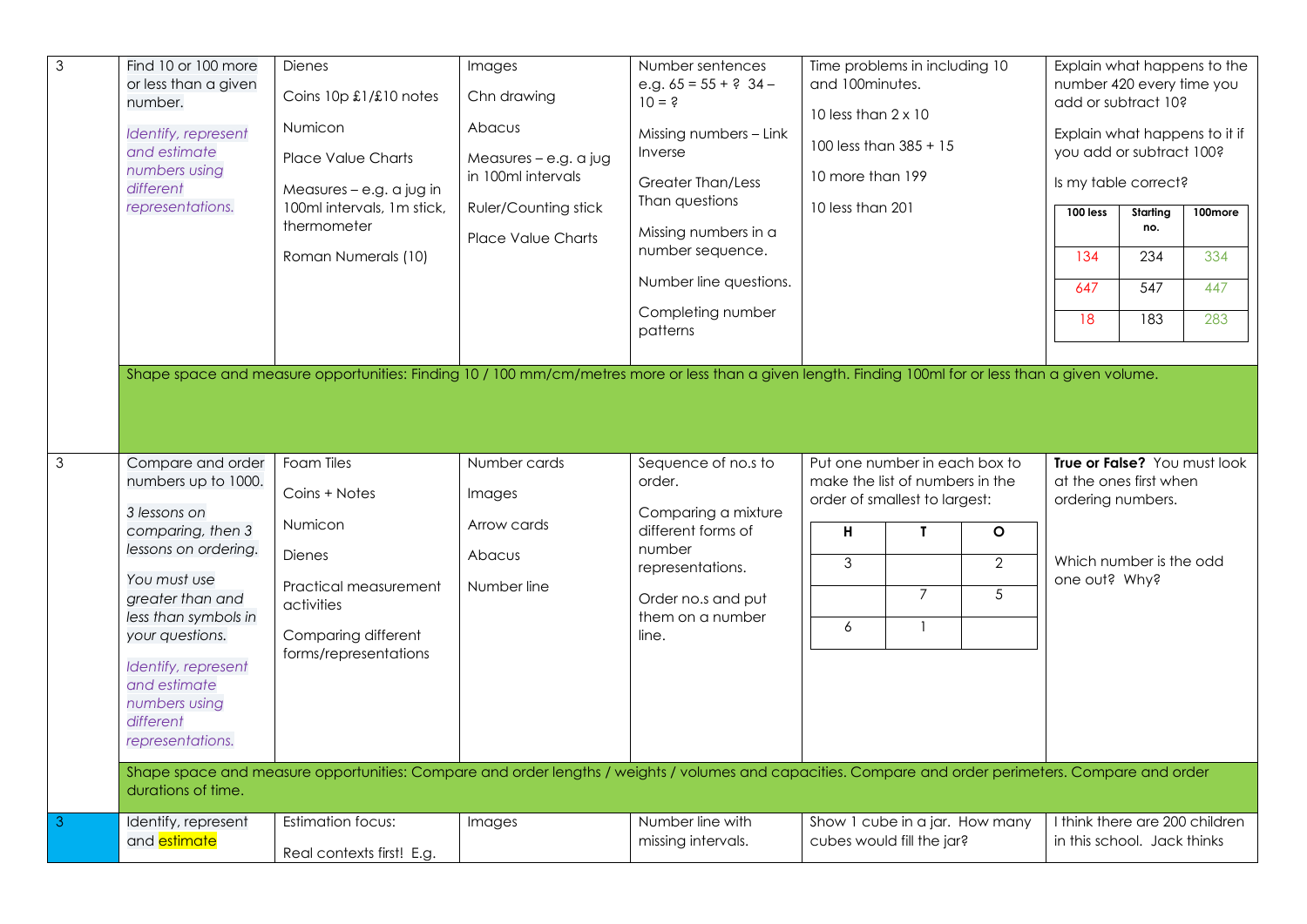|   | numbers using<br>different<br>representations.<br><b>KEY PART OF L.O. TO</b><br><b>TEACH</b>                                                                                                                                            | temperature, time,<br>objects in a jar, age, PE<br>link etc<br>Objects<br><b>Practical Measurement</b><br>opportunities.                                                                                                                                            | Number line                                                                                                       |                                                 | Have 3 different number lines.<br>Can the children work out how to<br>put the same number on each<br>one? What do you need to look<br>at carefully before placing the<br>number?                                                                                                                   | there are 500 children in this<br>school. Who is more<br>accurate? Prove it!                                                                                                                                                                                                       |
|---|-----------------------------------------------------------------------------------------------------------------------------------------------------------------------------------------------------------------------------------------|---------------------------------------------------------------------------------------------------------------------------------------------------------------------------------------------------------------------------------------------------------------------|-------------------------------------------------------------------------------------------------------------------|-------------------------------------------------|----------------------------------------------------------------------------------------------------------------------------------------------------------------------------------------------------------------------------------------------------------------------------------------------------|------------------------------------------------------------------------------------------------------------------------------------------------------------------------------------------------------------------------------------------------------------------------------------|
|   | 2020 Guidance                                                                                                                                                                                                                           |                                                                                                                                                                                                                                                                     |                                                                                                                   |                                                 | Shape space and measure opportunities: Estimating lengths, weights, volumes and capacities on scales, including scales without numbered intervals.<br>3NPV-3 Reason about the location of any three-digit number in the linear number system, including identifying the previous and next multiple |                                                                                                                                                                                                                                                                                    |
|   |                                                                                                                                                                                                                                         | of 100 and 10. Y3 document, pages 18-20                                                                                                                                                                                                                             |                                                                                                                   |                                                 |                                                                                                                                                                                                                                                                                                    |                                                                                                                                                                                                                                                                                    |
| 3 | Solve number<br>problems and<br>practical problems<br>involving working<br>with and estimating<br>numbers up to 1000<br>in a variety of units.<br>Identify, represent<br>and estimate<br>numbers using<br>different<br>representations. | Use practical resources<br>to back up the chn<br>solving the P.V.<br>problems. Remember to<br>include estimation.<br>You will need to teach<br>problem solving skills<br>here even though they<br>should be applying the<br>knowledge from the<br>above objectives. | Use pictorial resources<br>to back up the chn<br>solving the P.V.<br>problems. Remember<br>to include estimation. | <b>Twinkl have PV</b><br><b>Challenge Cards</b> | <b>Twinkl have PV Challenge Cards</b><br>Using numbers cards for<br>questions.<br>50<br>How many different ways can<br>you complete this part part<br>whole model?                                                                                                                                 | <b>Twinkl have PV Challenge</b><br>Cards<br>10 <sub>s</sub><br>1s<br>100s<br>$\bullet$<br>Mrs Grigg thinks she has<br>made the largest number. Is<br>she correct? What happens<br>if you split the counters<br>equally? What happens if<br>you put all the counters in<br>one box? |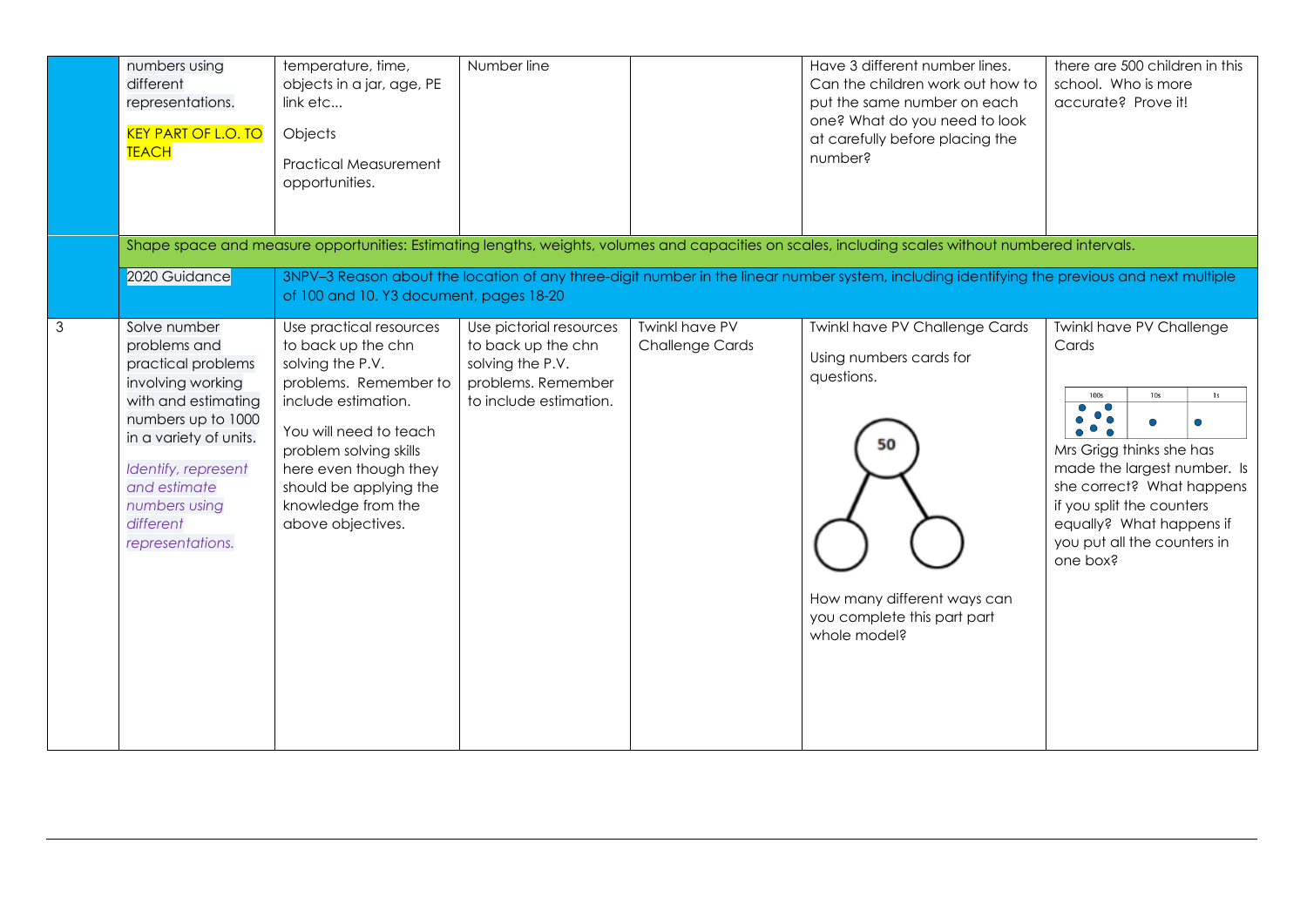|                | Year 4                                                                                                                                                                                                        |                                                                                                                                                                                                                                                                                                                                |                                                                                                     |                                                                                                                                                                                                                                                                                                                          |                                                                                                                                                                                                                                                                                                        |                                                                                                                                                                         |  |  |  |  |
|----------------|---------------------------------------------------------------------------------------------------------------------------------------------------------------------------------------------------------------|--------------------------------------------------------------------------------------------------------------------------------------------------------------------------------------------------------------------------------------------------------------------------------------------------------------------------------|-----------------------------------------------------------------------------------------------------|--------------------------------------------------------------------------------------------------------------------------------------------------------------------------------------------------------------------------------------------------------------------------------------------------------------------------|--------------------------------------------------------------------------------------------------------------------------------------------------------------------------------------------------------------------------------------------------------------------------------------------------------|-------------------------------------------------------------------------------------------------------------------------------------------------------------------------|--|--|--|--|
| Year<br>group: | NC L.O.                                                                                                                                                                                                       | <b>Practical</b>                                                                                                                                                                                                                                                                                                               | <b>Pictorial</b>                                                                                    | <b>Abstract</b>                                                                                                                                                                                                                                                                                                          | <b>Problem Solving</b>                                                                                                                                                                                                                                                                                 | Reasoning                                                                                                                                                               |  |  |  |  |
|                |                                                                                                                                                                                                               | Make it!<br><b>SAY IT</b>                                                                                                                                                                                                                                                                                                      | Show it/Draw it!<br><b>SAY IT</b>                                                                   | <b>Read/Write it!</b><br><b>SAY IT</b>                                                                                                                                                                                                                                                                                   |                                                                                                                                                                                                                                                                                                        |                                                                                                                                                                         |  |  |  |  |
| 4              | Count in multiples of<br>6, 7, 9, 25 and 1000.<br>Notes; 5 <sup>th</sup> -9 <sup>th</sup><br>September                                                                                                        | Objects - for<br>representing numbers.<br>E.g. etckg/g I/ml, insect<br>legs, etc<br>Numicon<br><b>Dienes</b><br>Shapes-hexagons,<br>heptagons, nonagons<br>Jugs with 25, 100 and<br>1000 intervals<br>Roman numerals<br>coins in 25p to make an amount of pounds. Calculate perimeter of regular shapes with given dimensions. | Number line<br>100 Square<br>Images<br>Ruler/Counting stick                                         | Missing no. sequences<br>(Written + Oral)<br>Missing no.s on a 100<br>square/parts of a 100<br>square<br>Missing no.s on a<br>number line.<br>Pattern finding                                                                                                                                                            | I have 8 hexagons. How many<br>sides is that?<br>I have 5 packets of pencils, each<br>containing 25. How many<br>pencils have I got?<br>Shape space and measure opportunities: Counting sides of hexagons, heptagons. Counting seconds in minutes and minutes in hours - 6x associated facts. Counting |                                                                                                                                                                         |  |  |  |  |
|                | Recognise the<br>place value of each<br>digit in a four-digit<br>number (thousands,<br>hundreds, tens, and<br>ones).<br>Identify, represent<br>and estimate<br>numbers using<br>different<br>representations. | <b>Dienes</b><br>PV Chart                                                                                                                                                                                                                                                                                                      | Arrow cards<br>Number cards<br>Abacus<br>Dienes images<br>PV Chart<br>Chn draw<br>Images e.g. money | No. sentences e.g.<br>$2000 + 400 + 40 + 4 = ?$<br>$2473 = ? + 400 + 70 + 3$<br>$4984 = ? 900 + ? + 4$<br>Give the children 4-<br>digit cards. Make the<br>biggest/smallest no.<br>Extend by giving them<br>more but they still only<br>make a 4-digit no.<br>Comparing and<br>making a mixture of<br>different forms of | Give them:<br>$5434 \leq ?$<br>Extend to give them specific no.<br>cards to use.<br>Can you make 3456 using a<br>variety of practical and pictorial<br>resources?                                                                                                                                      | Odd one out. Show the chn<br>2303 in several different<br>representations. Which one<br>is the odd one out?<br>What is the same and what<br>is different? 7454 and 7654 |  |  |  |  |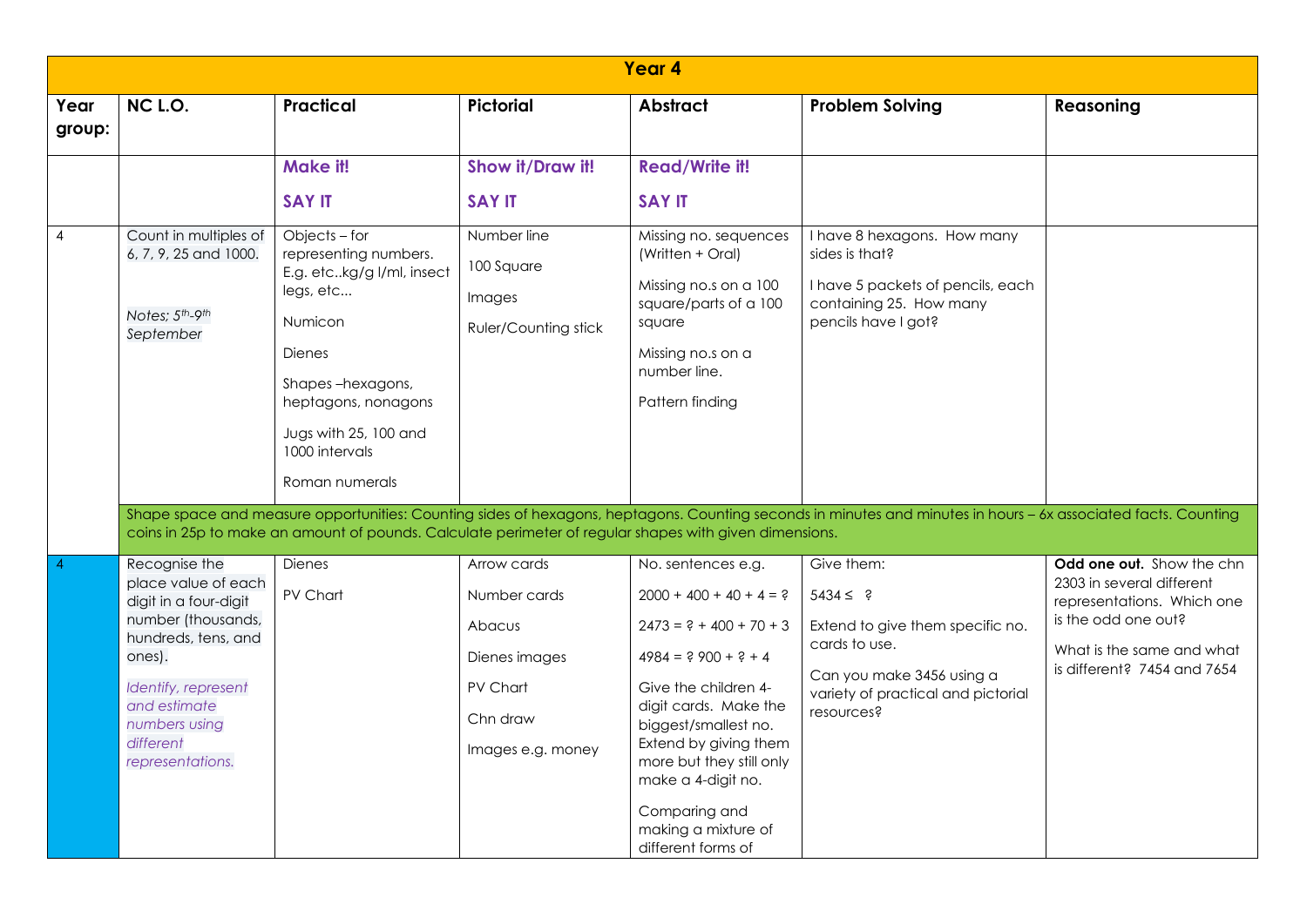|                |                                                                                                                                            |                                                                                                                                                                                                                             |                                                                                                                                                                             | number<br>representations.<br>(Practical + Pictorial!)                                                                                                                                                                                                                                              |                                                                                                                                                                                                                                                                                                                                                                                                                                           |                                                                                                                                                                       |
|----------------|--------------------------------------------------------------------------------------------------------------------------------------------|-----------------------------------------------------------------------------------------------------------------------------------------------------------------------------------------------------------------------------|-----------------------------------------------------------------------------------------------------------------------------------------------------------------------------|-----------------------------------------------------------------------------------------------------------------------------------------------------------------------------------------------------------------------------------------------------------------------------------------------------|-------------------------------------------------------------------------------------------------------------------------------------------------------------------------------------------------------------------------------------------------------------------------------------------------------------------------------------------------------------------------------------------------------------------------------------------|-----------------------------------------------------------------------------------------------------------------------------------------------------------------------|
|                | 2020 Guidance                                                                                                                              | many 100s there are in other four-digit multiples of 100. Y4 document, pages 12-14.<br>non-standard partitioning. Y4 document, pages 15-16.<br>1,000 and 100, and rounding to the nearest of each. Y4 document, pages 16-21 |                                                                                                                                                                             |                                                                                                                                                                                                                                                                                                     | 4NPV-1 Know that 10 hundreds are equivalent to 1 thousand, and that 1,000 is 10 times the size of 100; apply this to identify and work out how<br>4NPV-2 Recognise the place value of each digit in four-digit numbers, and compose and decompose four-digit numbers using standard and<br>4NPV-3 Reason about the location of any four-digit number in the linear number system, including identifying the previous and next multiple of |                                                                                                                                                                       |
| 4              | Find 1000 more or<br>less than a given<br>number.<br>Identify, represent<br>and estimate<br>numbers using<br>different<br>representations. | <b>Dienes</b><br><b>Place Value Charts</b><br>Measures - e.g. a jug in<br>1000ml intervals, 1m<br>stick, thermometer<br>Roman Numerals (10 +<br>100                                                                         | Images<br>Chn drawing<br>Abacus<br>Measures - e.g. a jug<br>in 1000ml (1 litre)<br>intervals, 1000g<br>intervals (1kg)<br>Ruler/Counting stick<br><b>Place Value Charts</b> | Number sentences<br>e.g. $1465 = 465 + ?$<br>$3494 - 1000 = ?$<br>Missing numbers - Link<br>Inverse<br><b>Greater Than/Less</b><br>Than questions<br>Missing numbers in a<br>number sequence.<br>Number line questions.<br>Circle the number that<br>is 1000 more than 2678<br>3678<br>1678<br>3768 | Measure problems 1000 for<br>grams, millilitres and millimetres.<br>If I start counting in 1000 from<br>3278, what will the 5 <sup>th</sup> number<br>be? What will the 10 <sup>th</sup> number<br>be? Is there a quick way of<br>working these out?                                                                                                                                                                                      | If I add 1000 more the only<br>PV column that changes is<br>the ones. True or False?                                                                                  |
|                | volume / capacity from litres to millilitres.                                                                                              |                                                                                                                                                                                                                             |                                                                                                                                                                             |                                                                                                                                                                                                                                                                                                     | Shape space and measure opportunities: Conversions of length from millimetres to metres and metres to kilometres. Conversions of mass from g to Kg. Conversion of                                                                                                                                                                                                                                                                         |                                                                                                                                                                       |
| $\overline{4}$ | Order and compare<br>numbers beyond<br>1000.<br>Notes: Remember<br>greater than and<br>less than symbols.<br>Compare first, then<br>order. | Foam Tiles<br><b>Dienes</b><br>Practical measurement<br>activities<br>Comparing different<br>forms/representations                                                                                                          | Number cards<br>Images<br>Arrow cards<br>Abacus<br>Number line                                                                                                              | Sequence of no.s to<br>order.<br>Comparing a mixture<br>different forms of<br>number<br>representations.<br>Order no.s and put                                                                                                                                                                      | I have ordered these numbers<br>largest to smallest:<br>2345 2135 2035 1826<br>What number could you put<br>between the 1st and 2nd? What is<br>the highest number that could<br>next?                                                                                                                                                                                                                                                    | Captain Conjecture thinks<br>that to order numbers you<br>look for the biggest number<br>wherever its place. What do<br>you think? Is he correct?<br>How do you know? |
|                |                                                                                                                                            |                                                                                                                                                                                                                             |                                                                                                                                                                             | them on a number                                                                                                                                                                                                                                                                                    |                                                                                                                                                                                                                                                                                                                                                                                                                                           |                                                                                                                                                                       |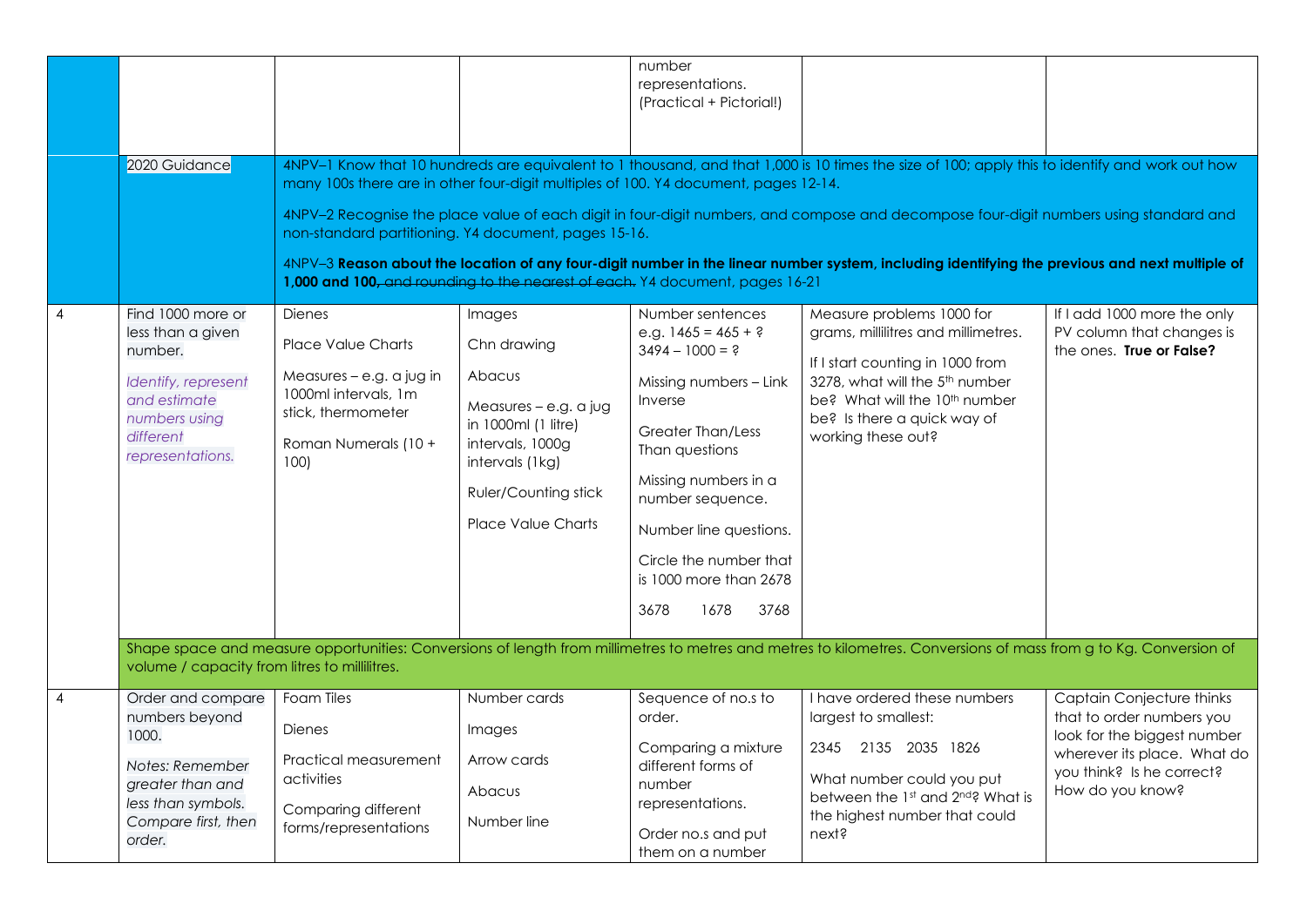|                | Identify, represent<br>and estimate<br>numbers using<br>different<br>representations.                                                                                                                                                                                                                 |                                                                                                                                                                                   |                                            | line.                                                                                                                                                   | Shape space and measure opportunities: Order and compare units of length, mass and volume / capacity that have a scale factor of 1000. Compare and order the                                                                                                                            |                                                                                                                                                                                                                                                       |  |
|----------------|-------------------------------------------------------------------------------------------------------------------------------------------------------------------------------------------------------------------------------------------------------------------------------------------------------|-----------------------------------------------------------------------------------------------------------------------------------------------------------------------------------|--------------------------------------------|---------------------------------------------------------------------------------------------------------------------------------------------------------|-----------------------------------------------------------------------------------------------------------------------------------------------------------------------------------------------------------------------------------------------------------------------------------------|-------------------------------------------------------------------------------------------------------------------------------------------------------------------------------------------------------------------------------------------------------|--|
|                |                                                                                                                                                                                                                                                                                                       | perimeter of shapes where all sides are given.                                                                                                                                    |                                            |                                                                                                                                                         |                                                                                                                                                                                                                                                                                         |                                                                                                                                                                                                                                                       |  |
|                | Round any number<br>to the nearest 10,<br>100 or 1000.<br>Start with 1,000, then<br>100 and end with<br>10's<br>Identify, represent<br>and estimate<br>numbers using<br>different<br>representations.                                                                                                 | Contexts to why we<br>round! E.g. number of<br>buses needed for a trip,<br>money to pay, link to<br>previous work on<br>estimation, food<br>examples etc<br>PV Chart              | Number line with<br>intervals on.<br>Ruler | Complete the table<br>Simple rounding<br>questions. Round 56<br>to the nearest 10.<br>Extension round one<br>number to the nearest<br>10, 100 and 1000. | Given a number what is the<br>lower possible answer and<br>highest possible answer that you<br>could round it to? E.g.<br>Lowest<br>Rounded<br>Highest<br>possible<br>possible<br>number<br>whole<br>whole<br>number<br>number<br>5.000 to<br>4,500<br>5,499<br>the<br>nearest<br>1,000 | Hattie thinks 675 rounded to<br>the nearest 10 is 680.<br>Is she correct?<br>What would happen if she<br>rounds 674 to the nearest<br>10? Would it still be 680?                                                                                      |  |
|                | Shape space and measure opportunities: Round units of measure to required degrees of accuracy. Round centimetres to the nearest metre. Round millimetres to the<br>nearest metre. Round metres to the nearest kilometre. Round grams to the nearest kilogram. Round millilitres to the nearest litre. |                                                                                                                                                                                   |                                            |                                                                                                                                                         |                                                                                                                                                                                                                                                                                         |                                                                                                                                                                                                                                                       |  |
|                | 2020 Guidance                                                                                                                                                                                                                                                                                         | 1,000 and 100, and rounding to the nearest of each.                                                                                                                               |                                            |                                                                                                                                                         | 4NPV-3 Reason about the location of any four-digit number in the linear number system, including identifying the previous and next multiple of                                                                                                                                          |                                                                                                                                                                                                                                                       |  |
| $\overline{4}$ | Identify, represent<br>and <i>estimate</i><br>numbers using<br>different<br>representations.<br><b>KEY PART OF L.O. TO</b><br><b>TEACH</b>                                                                                                                                                            | <b>Estimation focus:</b><br>Real contexts first! E.g.<br>temperature, time,<br>objects in a jar, age, PE<br>link etc<br>Objects<br><b>Practical Measurement</b><br>opportunities. | Images<br>Number line                      | Number line with<br>missing intervals.<br>Blank number lines to<br>estimate where totals<br>go.                                                         | Show 1 cube in a jar. How many<br>cubes would fill the jar?<br>How can you get an accurate<br>estimate?                                                                                                                                                                                 | Tom estimates there are<br>2000 sweets in this jar. Sally<br>estimates there are 200<br>sweets in this jar and Matt<br>estimates there are 20<br>sweets in this jar. Who is the<br>most<br>accurate<br>and why?<br>What would<br>your estimate<br>pes |  |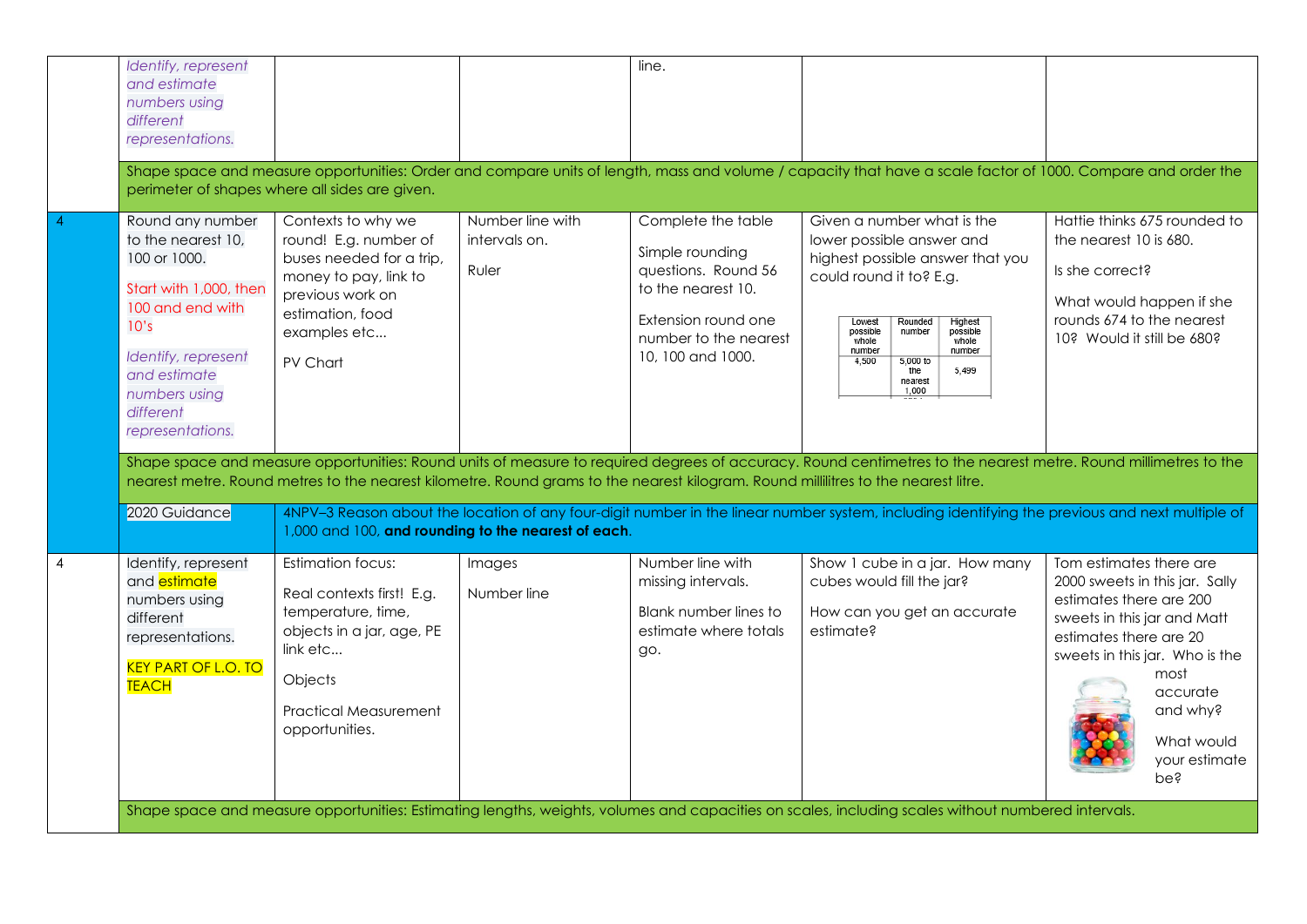| $\overline{4}$ | Count backwards<br>through zero to<br>include negative<br>numbers.                                                                                                                                                                                                                                                                                                                                      | Set the context - Video<br>on BBC.<br>Thermometer.<br>Physical movements on<br>a large number line.<br>Pass an object for<br>counting.<br>Human number line<br>using w/bs, hats, no.<br>cards etc                                                                                                             | Lift images e.g.<br>ground floor $= 0$ .<br>Number cards                                                                                                       | Missing numbers in<br>sequences.<br>Missing numbers on<br>number line.<br>1 more 1 less. | I am in a hotel and I am currently<br>on level 23. I need to get to -2<br>where the chefs work. How<br>many levels will I go down? | ℃<br>Mrs Gardner<br>$-50$<br>measures the<br>$-40$<br>temperature at<br>several times in a<br>$-30$<br>day. At 9am it is<br>$-20$<br>$18^{\circ}$ C. By<br>$+10$<br>lunchtime it has<br>dropped by 12 °C<br>$-\mathfrak{o}$<br>and by 6pm it has<br>$-10$<br>dropped by a<br>further 9 °C. She<br>calculates the temperature<br>to be 4 °C. Is she correct?<br>Prove it! |
|----------------|---------------------------------------------------------------------------------------------------------------------------------------------------------------------------------------------------------------------------------------------------------------------------------------------------------------------------------------------------------------------------------------------------------|---------------------------------------------------------------------------------------------------------------------------------------------------------------------------------------------------------------------------------------------------------------------------------------------------------------|----------------------------------------------------------------------------------------------------------------------------------------------------------------|------------------------------------------------------------------------------------------|------------------------------------------------------------------------------------------------------------------------------------|--------------------------------------------------------------------------------------------------------------------------------------------------------------------------------------------------------------------------------------------------------------------------------------------------------------------------------------------------------------------------|
|                |                                                                                                                                                                                                                                                                                                                                                                                                         | Shape space and measure opportunities: Reading scales on thermometers.                                                                                                                                                                                                                                        |                                                                                                                                                                |                                                                                          |                                                                                                                                    |                                                                                                                                                                                                                                                                                                                                                                          |
| $\overline{4}$ | Solve number and<br>practical problems<br>that involve<br>rounding, ordering<br>and exploring<br>negative numbers<br>and with<br>increasingly large<br>positive numbers.<br>Notes: This will be<br>mostly covered in<br>the previous NPV<br>objectives, use this<br>to combine<br>objectives with<br>problems.<br>Identify, represent<br>and estimate<br>numbers using<br>different<br>representations. | Use practical resources<br>to back up the chn<br>solving the P.V.<br>problems. Remember to<br>include rounding,<br>ordering and exploring<br>negative no.s.<br>You will need to teach<br>problem solving skills<br>here even though they<br>should be applying the<br>knowledge from the<br>above objectives. | Use pictorial resources<br>to back up the chn<br>solving the P.V.<br>problems. Remember<br>to include rounding,<br>ordering and<br>exploring negative<br>no.s. | <b>Twinkl have PV</b><br><b>Challenge Cards</b>                                          | Using numbers cards.<br>How many ways can you show<br>2340? E.g. How many tens = 234.<br><b>Twinkl have PV Challenge Cards</b>     | <b>Twinkl have PV Challenge</b><br>Cards                                                                                                                                                                                                                                                                                                                                 |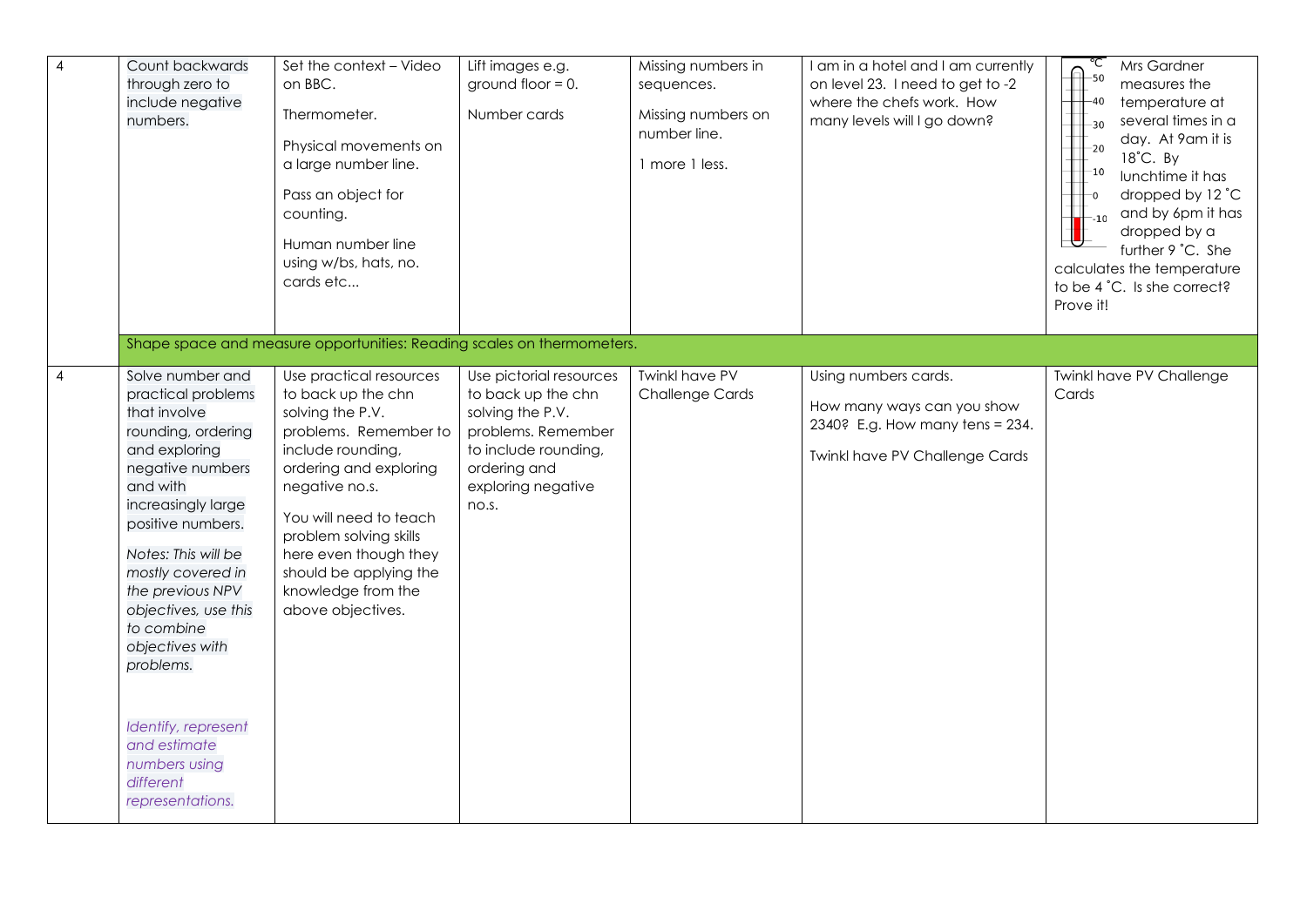| <b>Read Roman</b>                                                                                                                                                                                                                                                                 | Practical representations                                                                  | Matching no. cards | Ordering Roman                                                                                                                                                                                                                            | Game e.g. spinners and read the                                                                                          | Are there any patterns with |
|-----------------------------------------------------------------------------------------------------------------------------------------------------------------------------------------------------------------------------------------------------------------------------------|--------------------------------------------------------------------------------------------|--------------------|-------------------------------------------------------------------------------------------------------------------------------------------------------------------------------------------------------------------------------------------|--------------------------------------------------------------------------------------------------------------------------|-----------------------------|
| numerals to 100 (I to                                                                                                                                                                                                                                                             | of the numerals.                                                                           | and roman numeral  | Numerals                                                                                                                                                                                                                                  | numbers in Roman numerals.                                                                                               | the multiples of 10?        |
| C) and know that<br>over time, the<br>numeral system<br>changed to include<br>the concept of zero<br>and place value.<br>One day, then drip<br>feed in arithmetic<br>starters and dates.<br>Identify, represent<br>and estimate<br>numbers using<br>different<br>representations. |                                                                                            | cards.             | Comparing Roman<br>Numerals using GT<br>and LT<br>Putting Roman<br>Numerals on a<br>number line<br>Looking for patterns<br>within the Roman<br>Numerals.<br>Complete the table.<br>Writing the date in<br><b>Roman Numerals</b><br>often. | <b>BINGO</b><br>Order these answers from<br>greatest to smallest:<br>$LV + XXII =$<br>LXXI + XXXVIII=<br>$LXY + XXXII =$ | Investigate.                |
|                                                                                                                                                                                                                                                                                   | Shape space and measure opportunities: Reading time on clocks with Roman Numeral displays. |                    |                                                                                                                                                                                                                                           |                                                                                                                          |                             |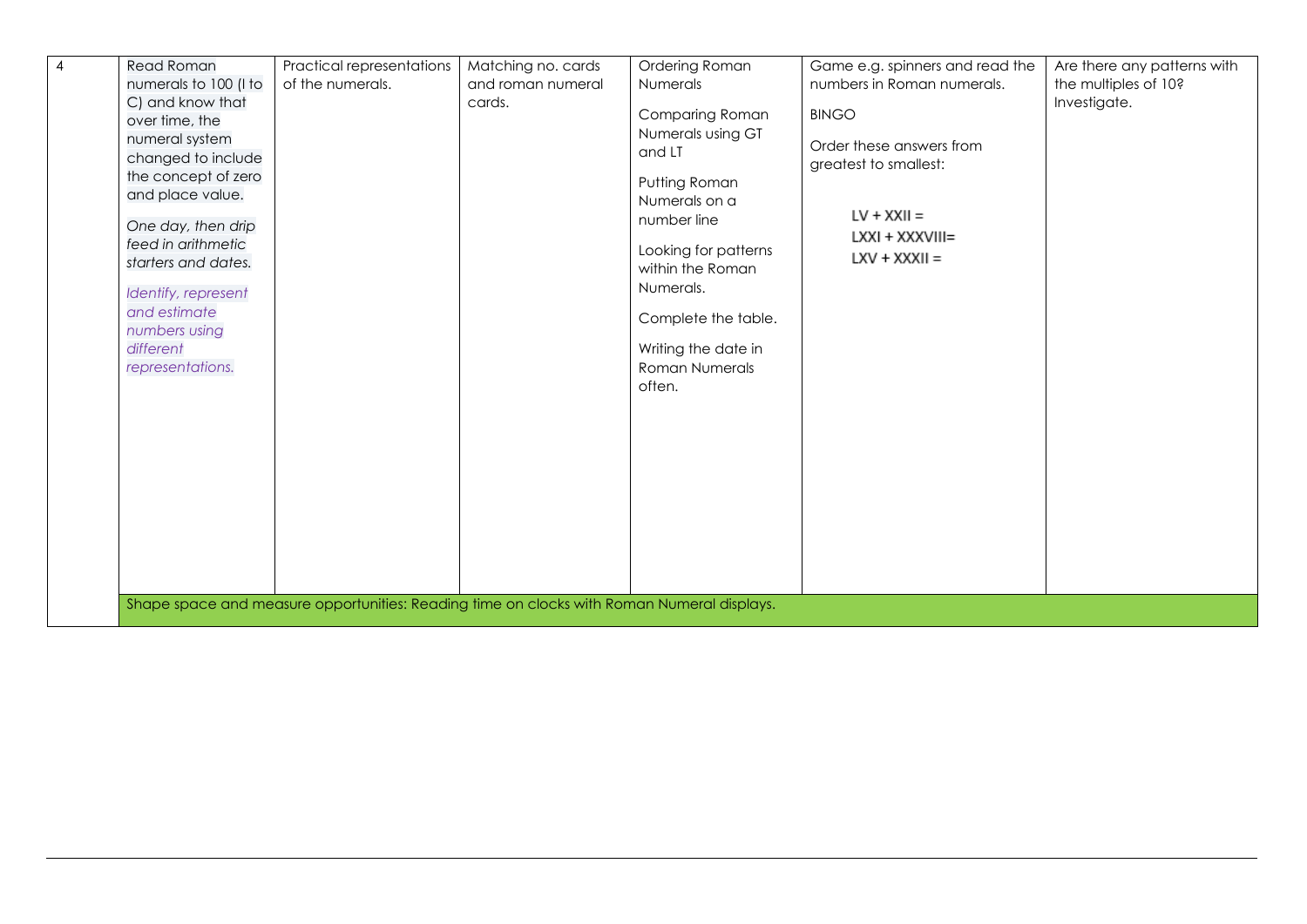| Year 5                                                                                                                                            |                           |                                                                                                                                                |                                                                                                                                                                                                                                                                                                                                                                                                                                                                                                                                                        |                        |                                                                                                                                                                    |  |  |  |  |
|---------------------------------------------------------------------------------------------------------------------------------------------------|---------------------------|------------------------------------------------------------------------------------------------------------------------------------------------|--------------------------------------------------------------------------------------------------------------------------------------------------------------------------------------------------------------------------------------------------------------------------------------------------------------------------------------------------------------------------------------------------------------------------------------------------------------------------------------------------------------------------------------------------------|------------------------|--------------------------------------------------------------------------------------------------------------------------------------------------------------------|--|--|--|--|
| NC L.O.<br>Year<br>group:                                                                                                                         | <b>Practical</b>          | Pictorial                                                                                                                                      | <b>Abstract</b>                                                                                                                                                                                                                                                                                                                                                                                                                                                                                                                                        | <b>Problem Solving</b> | Reasoning                                                                                                                                                          |  |  |  |  |
|                                                                                                                                                   | Make it!<br><b>SAY IT</b> | Show it/Draw it!<br><b>SAY IT</b>                                                                                                              | <b>Read/Write it!</b><br><b>SAY IT</b>                                                                                                                                                                                                                                                                                                                                                                                                                                                                                                                 |                        |                                                                                                                                                                    |  |  |  |  |
| Read, write, order<br>and compare<br>numbers to at least<br>1 000 000 and<br>determine the value<br>of each digit.<br>(Recap and move<br>on P.V.) | Place Value Chart         | Place Value Chart<br>Arrow cards<br>Number line<br>100 Square<br>Images<br>Abacus<br>Counting stick<br>Chn draw<br>Flash cards<br>Symbol cards | Ordering of numbers.<br>Comparing using<br>symbols.<br>Representing numbers<br>in different ways by<br>reading examples and<br>coming up with<br>examples of their own.<br>Matching different<br>number<br>representations<br>Spelling words - drip<br>feed throughout the<br>year. Annual Spelling<br>Bee - One of the 6<br>dedicated to words.<br>SATs style questions.<br>Can you write the<br>number 3 488 532 in<br>words?<br>Paired work - e.g.<br>number card to read<br>to a partner who then<br>writes it. Check back!<br>Complete the table. |                        | Which digit represents the<br>highest number?<br>4738179<br>Martha has partitioned this<br>number: 34 565<br>$30000 + 4000 + 500 + 60 + 5$<br>Is she correct? Why? |  |  |  |  |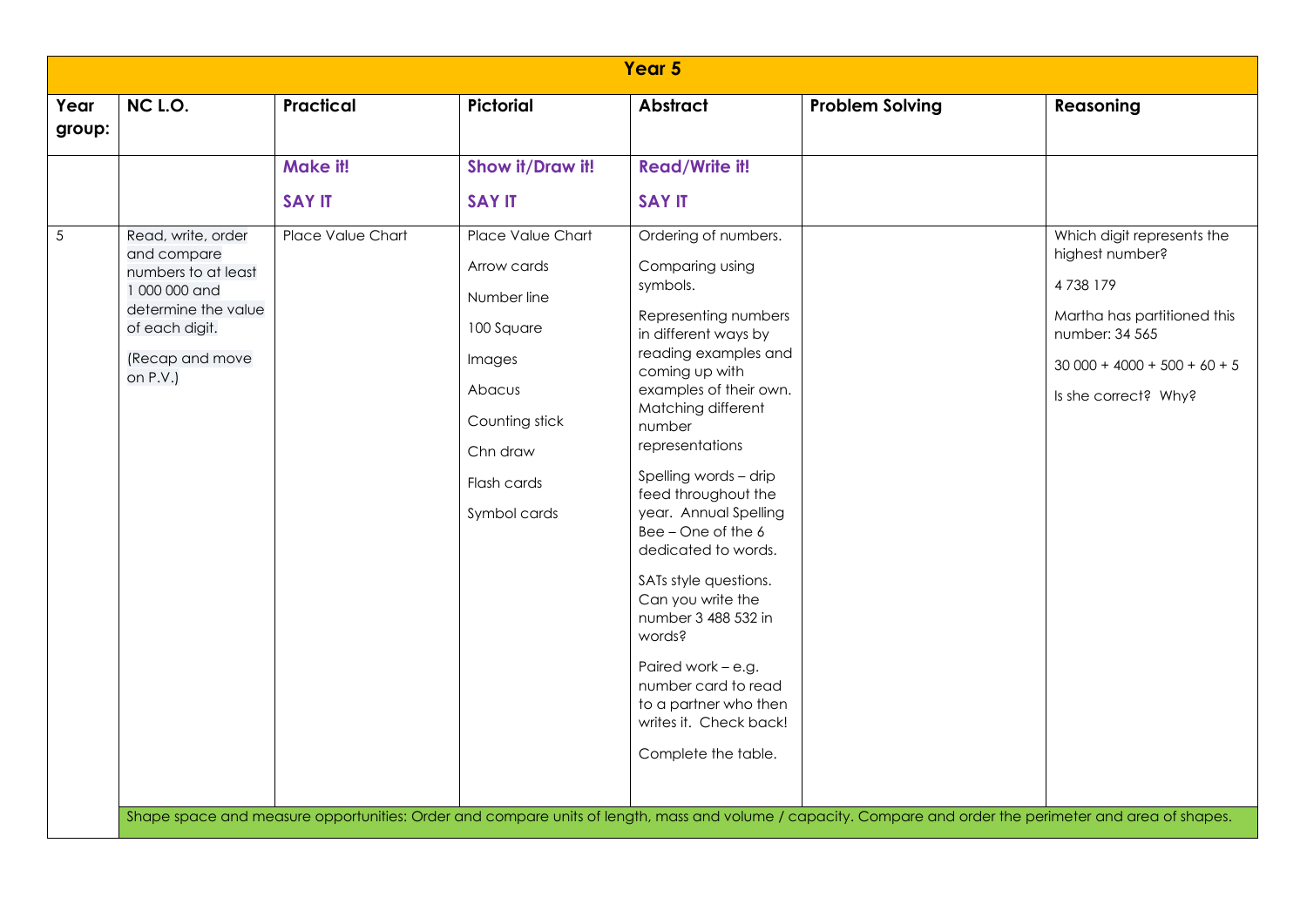| $\overline{5}$ | Count forwards or<br>backwards in steps<br>of powers of 10 for<br>any given number<br>up to 1 000 000.                                                     | Physical movements on<br>a large number line.<br>Pass an object for<br>counting.<br>Human number line<br>using w/bs, hats, no.<br>cards etc                                                                                                             | Number line<br>100 Square<br>Images<br>Counting stick<br>Loop Cards                       | Missing no. sequences<br>(Written + Oral)<br>Missing no's on parts<br>of a numbers grid.<br>Missing no.s on a<br>number line.<br>Pattern finding                                                                                       | Josh counts forwards and<br>backwards in 10s from 275.<br>Which of these numbers will he<br>say?<br>2350<br>15<br>240<br>13 365 1005<br>What pattern have you noticed?                                                                                        | 18,800<br>18,700<br>18,900<br>19,100<br>Correct this sequence. Why<br>do you think Sally made a<br>mistake?                                                                                                                             |
|----------------|------------------------------------------------------------------------------------------------------------------------------------------------------------|---------------------------------------------------------------------------------------------------------------------------------------------------------------------------------------------------------------------------------------------------------|-------------------------------------------------------------------------------------------|----------------------------------------------------------------------------------------------------------------------------------------------------------------------------------------------------------------------------------------|---------------------------------------------------------------------------------------------------------------------------------------------------------------------------------------------------------------------------------------------------------------|-----------------------------------------------------------------------------------------------------------------------------------------------------------------------------------------------------------------------------------------|
|                |                                                                                                                                                            |                                                                                                                                                                                                                                                         |                                                                                           |                                                                                                                                                                                                                                        | Shape space and measure opportunities: Counting in metric units of measure, mixing different units for a given measure e.g 3,456g + 1kg, 2.5m + 100cm                                                                                                         |                                                                                                                                                                                                                                         |
|                |                                                                                                                                                            | Finding perimetres of rectilinear shapes, where side lengths are powers of 10, including mixed units of measure.                                                                                                                                        |                                                                                           |                                                                                                                                                                                                                                        |                                                                                                                                                                                                                                                               |                                                                                                                                                                                                                                         |
| 5              | Interpret negative<br>numbers in context,<br>count forwards and<br>backwards with<br>positive and<br>negative whole<br>numbers, including<br>through zero. | Recap the context -<br>Video on BBC.<br>Thermometer.<br>Physical movements on<br>a large number line.<br>Pass an object for<br>counting.<br>Human number line<br>using w/bs, hats, no.<br>cards etc<br>Remember it is negative<br>AND positive numbers. | Lift images e.g.<br>ground floor $= 0$ .<br>Number cards<br>Counting stick<br>Number line | Missing numbers in<br>sequences.<br>Missing numbers on<br>number line.<br>1 more 1 less.<br>10 more and 10 less.<br>Comparing and<br>ordering negative and<br>positive numbers.<br>Simple addition and<br>subtraction<br>calculations. | If I am in a lift and I need to get<br>from level 18 to -5, how many<br>levels will I go down?<br>If I start on level 12 and go down<br>20 levels in the lift, what level will I<br>end up at?<br>Temperature problems.<br>Negative bank account<br>problems. | Tim counts down in multiples<br>of 5 from 25. Will he say -10?<br>Will he say -22? How do you<br>know?                                                                                                                                  |
|                |                                                                                                                                                            | Shape space and measure opportunities: Reading scales on thermometers.                                                                                                                                                                                  |                                                                                           |                                                                                                                                                                                                                                        |                                                                                                                                                                                                                                                               |                                                                                                                                                                                                                                         |
| 5              | Round any number<br>up to 1 000 000 to<br>the nearest 10, 100,<br>1000, 10 000 and<br>100 000.                                                             | Recap, contexts to why<br>we round! E.g. number<br>of buses needed for a<br>trip, money to pay,<br>population, football fans<br>attendance, link to<br>previous work on<br>estimation, food<br>examples etc                                             | Number line with<br>intervals on.                                                         | Complete the table<br>Simple rounding<br>questions. Round<br>56965 to the nearest<br>10.<br>Extension round one<br>number to the nearest<br>10, 100, 1000, 10 000<br>and 100 000.                                                      | Lower possible answer.<br>Highest possible answer. E.g.<br>Lowest<br>Rounded<br>Highest<br>possible<br>possible<br>number<br>whole<br>whole<br>number<br>number<br>5,000 to<br>4.500<br>5,499<br>the<br>nearest<br>1,000                                      | My number rounded to the<br>nearest 10 is 1,150, rounded to the<br>nearest 100 is 1,200 and rounded<br>to the nearest 1,000 is 1,000<br>What could my number be?<br>Could it be more than one<br>number?<br>All numbers that end in a 4 |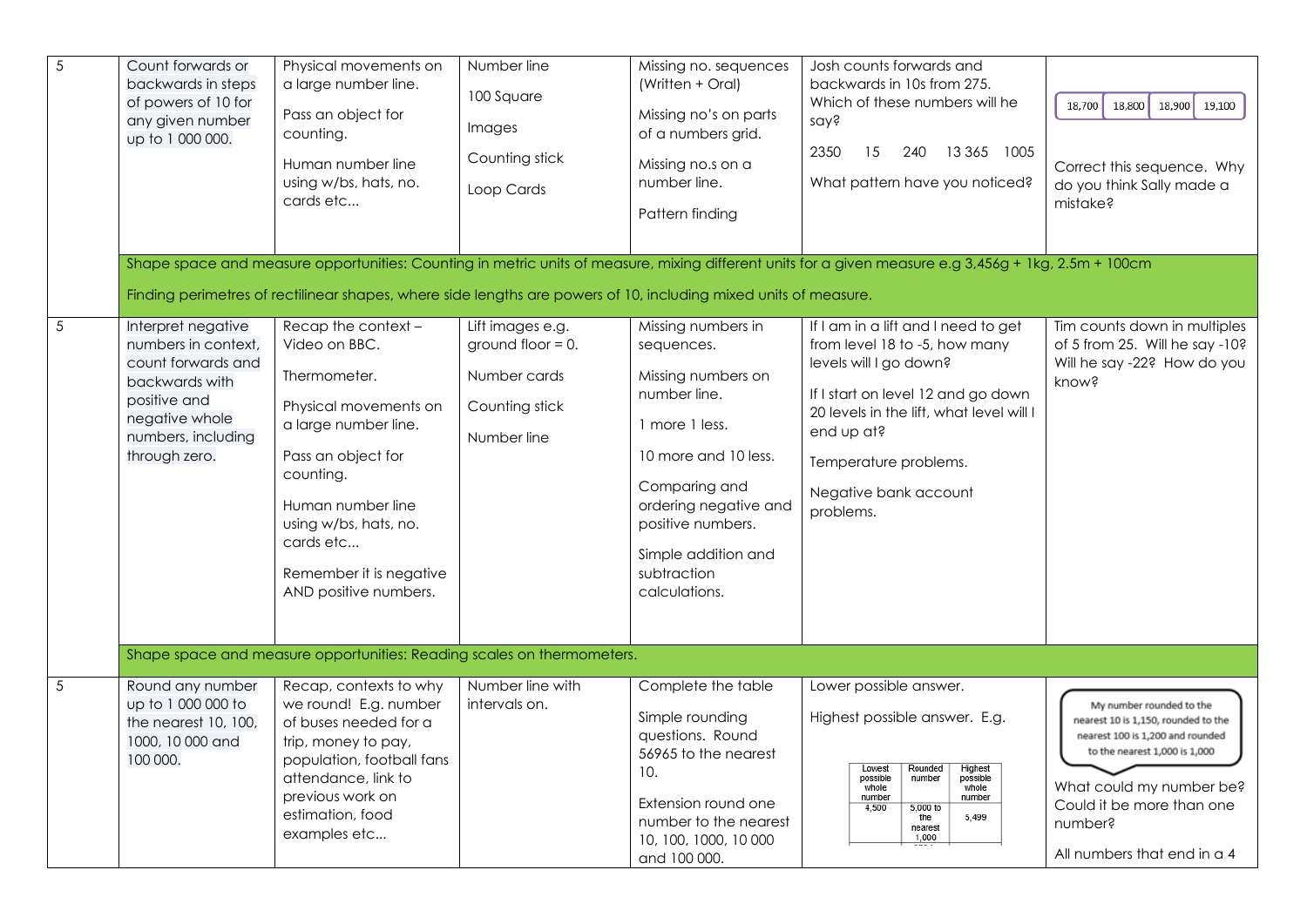|                                                                                                                                                       | PV Chart                                                                                                                                                                                                                                                                                             |                                                                                                                                                    |                                                              |                                                                                                                                                                                                                                                                                                       | will round down to the<br>nearest multiple? Is this<br>statement correct? |
|-------------------------------------------------------------------------------------------------------------------------------------------------------|------------------------------------------------------------------------------------------------------------------------------------------------------------------------------------------------------------------------------------------------------------------------------------------------------|----------------------------------------------------------------------------------------------------------------------------------------------------|--------------------------------------------------------------|-------------------------------------------------------------------------------------------------------------------------------------------------------------------------------------------------------------------------------------------------------------------------------------------------------|---------------------------------------------------------------------------|
|                                                                                                                                                       |                                                                                                                                                                                                                                                                                                      |                                                                                                                                                    |                                                              | Shape space and measure opportunities: Round units of measure to required degrees of accuracy. Round centimetres to the nearest metre. Round millimetres to the<br>nearest metre. Round metres to the nearest kilometre. Round grams to the nearest kilogram. Round millilitres to the nearest litre. |                                                                           |
| Solve number<br>problems and<br>practical problems<br>that involve<br>numbers up to<br>1000000, negative<br>numbers, rounding<br>or jumping in steps. | Use practical resources<br>to back up the chn<br>solving the P.V.<br>problems. Remember to<br>include rounding,<br>negative no.s and<br>sequences.<br>You will need to teach<br>problem solving skills<br>here even though they<br>should be applying the<br>knowledge from the<br>above objectives. | Use pictorial resources<br>to back up the chn<br>solving the P.V.<br>problems. Remember<br>to include rounding,<br>negative no.s and<br>sequences. | <b>Twinkl have PV</b><br>Challenge Cards and<br>PowerPoints. | Using numbers cards.<br><b>Twinkl have PV Challenge Cards</b><br>and PowerPoints.                                                                                                                                                                                                                     | <b>Twinkl have PV Challenge</b><br>Cards and PowerPoints.                 |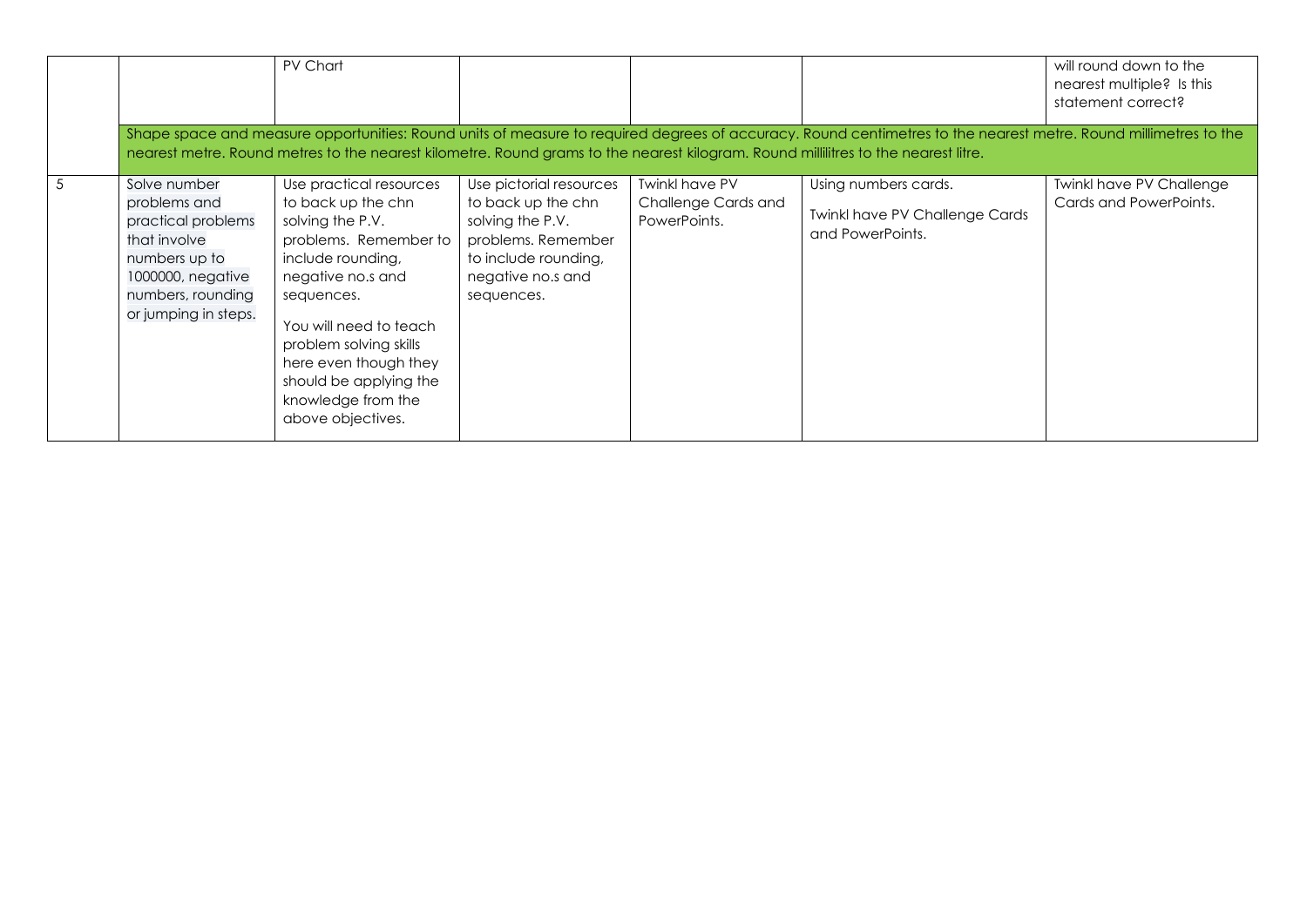| <b>Read Roman</b><br>numerals to 1000<br>(M) and recognise<br>years written in<br>Roman numerals. | Practical representations<br>of the numerals.<br>Roman Numerals in a<br>context.           | Matching no. cards<br>and roman numeral<br>cards. | Ordering Roman<br>Numerals including<br>dates.<br><b>Comparing Roman</b><br>Numerals using GT<br>and LT<br>Putting Roman<br>Numerals on a<br>number line<br>Looking for patterns<br>within the Roman<br>Numerals.<br>Complete the table.<br>Simple Roman<br>numeral calculations. | Game e.g. spinners and read the<br>numbers in Roman numerals.<br><b>BINGO</b><br>Can you complete the Roman<br>Numeral hundred square?<br>Roman Numerals Tarsia Puzzle<br>(Twinkl) | I think this date ____<br>represents the number<br>. True or False?<br>Which Roman numeral is<br>larger? How do you know? |
|---------------------------------------------------------------------------------------------------|--------------------------------------------------------------------------------------------|---------------------------------------------------|-----------------------------------------------------------------------------------------------------------------------------------------------------------------------------------------------------------------------------------------------------------------------------------|------------------------------------------------------------------------------------------------------------------------------------------------------------------------------------|---------------------------------------------------------------------------------------------------------------------------|
|                                                                                                   | Shape space and measure opportunities: Reading time on clocks with Roman Numeral displays. |                                                   | Translate Roman<br>Numerals with a<br>partner and opposite<br>way.                                                                                                                                                                                                                |                                                                                                                                                                                    |                                                                                                                           |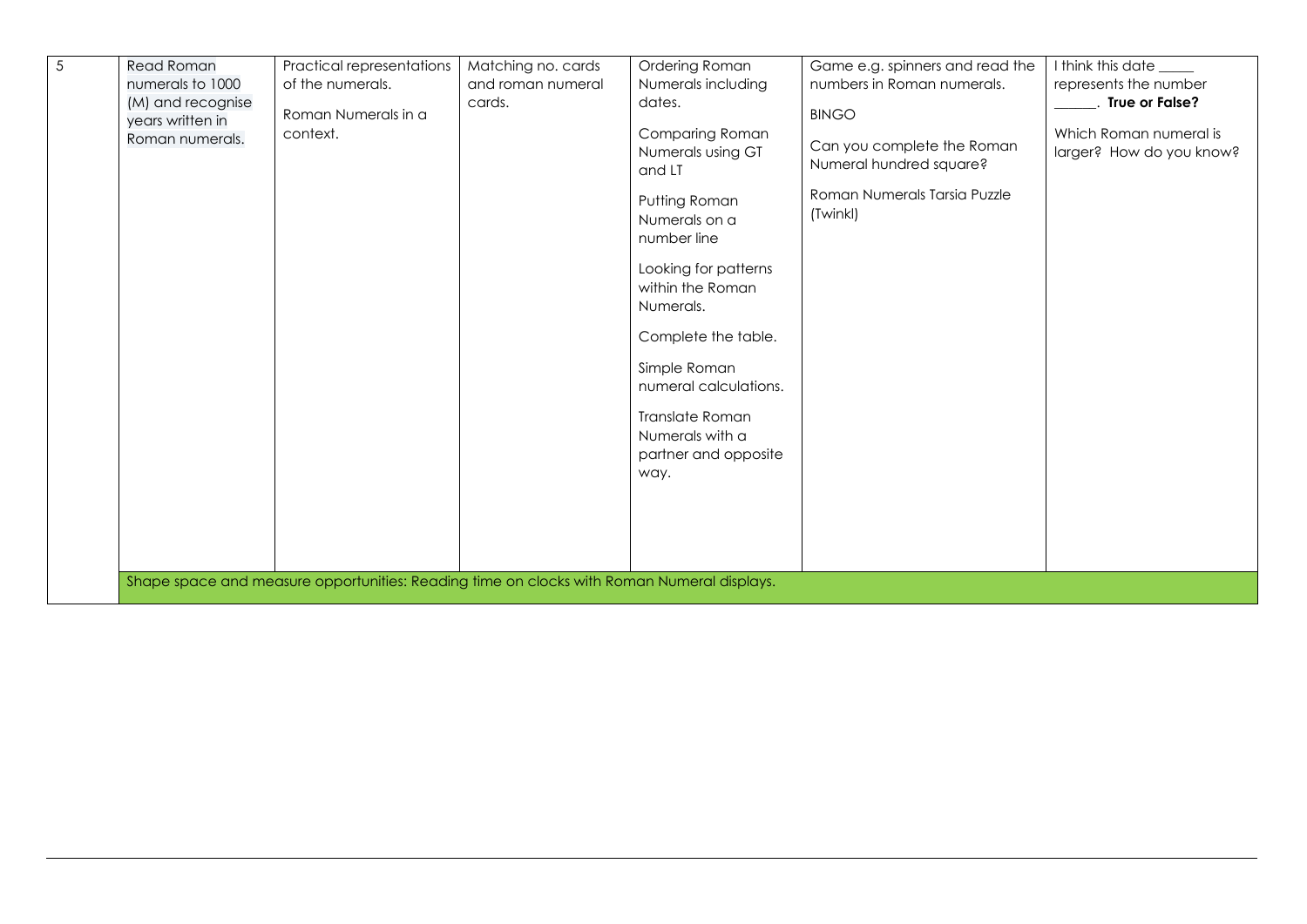| Year 6         |                                                                                                                                              |                          |                                                                                                                                                |                                                                                                                                                                                                                                                                                                                                                                                                                                                                                                                                                                                                     |                                                                                                                                                                                                                                           |                                                                                                                                                                                                                                                                                                                                             |  |  |  |
|----------------|----------------------------------------------------------------------------------------------------------------------------------------------|--------------------------|------------------------------------------------------------------------------------------------------------------------------------------------|-----------------------------------------------------------------------------------------------------------------------------------------------------------------------------------------------------------------------------------------------------------------------------------------------------------------------------------------------------------------------------------------------------------------------------------------------------------------------------------------------------------------------------------------------------------------------------------------------------|-------------------------------------------------------------------------------------------------------------------------------------------------------------------------------------------------------------------------------------------|---------------------------------------------------------------------------------------------------------------------------------------------------------------------------------------------------------------------------------------------------------------------------------------------------------------------------------------------|--|--|--|
| Year<br>group: | NC L.O.                                                                                                                                      | <b>Practical</b>         | <b>Pictorial</b>                                                                                                                               | <b>Abstract</b>                                                                                                                                                                                                                                                                                                                                                                                                                                                                                                                                                                                     | <b>Problem Solving</b>                                                                                                                                                                                                                    | Reasoning                                                                                                                                                                                                                                                                                                                                   |  |  |  |
|                |                                                                                                                                              | Make it!                 | Show it/Draw it!                                                                                                                               | <b>Read/Write it!</b>                                                                                                                                                                                                                                                                                                                                                                                                                                                                                                                                                                               |                                                                                                                                                                                                                                           |                                                                                                                                                                                                                                                                                                                                             |  |  |  |
|                |                                                                                                                                              | <b>SAY IT</b>            | <b>SAY IT</b>                                                                                                                                  | <b>SAY IT</b>                                                                                                                                                                                                                                                                                                                                                                                                                                                                                                                                                                                       |                                                                                                                                                                                                                                           |                                                                                                                                                                                                                                                                                                                                             |  |  |  |
| 6              | Read, write, order<br>and compare<br>numbers up to 10<br>000 000 and<br>determine the value<br>of each digit.<br>(Recap and move<br>on P.V.) | <b>Place Value Chart</b> | Place Value Chart<br>Arrow cards<br>Number line<br>100 Square<br>Images<br>Abacus<br>Counting stick<br>Chn draw<br>Flash cards<br>Symbol cards | Ordering of numbers.<br>Comparing using<br>symbols.<br>Representing numbers<br>in different ways by<br>reading examples and<br>coming up with<br>examples of their own.<br>Matching different<br>number<br>representations<br>Spelling words - drip<br>feed throughout the<br>year. Annual Spelling<br>Bee - One of the 6<br>dedicated to words.<br>SATs style questions.<br>Can you write the<br>number 3 488 532 in<br>words?<br>Paired work - e.g.<br>number card to read<br>to a partner who then<br>writes it. Check back!<br>Complete the table.<br>Make links to Roman<br>numerals that they | How can you represent twenty<br>thousand three hundred and two<br>using Numicon? Do you need<br>anything else?<br>Find out how many seats are in 5<br>football stadiums. Order them<br>and then work out the<br>differences between them. | <b>TTh</b><br>Th<br>Н<br>$\top$<br>$\circ$<br>3<br>$\mathbf{1}$<br>1<br>$\mathbf{1}$<br>2<br>4<br>5<br>$\mathbf{1}$<br>2<br>$\mathbf{1}$<br>5<br>6<br>$\mathbf{1}$<br>3<br>$\circ$<br>5<br>$\mathbf{1}$<br>$\mathbf{1}$<br>Put a digit in each box so<br>they are ordered smallest to<br>largest.<br>Can this be done several<br>ways? Why? |  |  |  |
|                |                                                                                                                                              |                          |                                                                                                                                                | cover in Y3-5.                                                                                                                                                                                                                                                                                                                                                                                                                                                                                                                                                                                      | Shape space and measure opportunities: Order and compare units of length, mass and volume / capacity. Compare and order the perimeter and area of shapes.                                                                                 |                                                                                                                                                                                                                                                                                                                                             |  |  |  |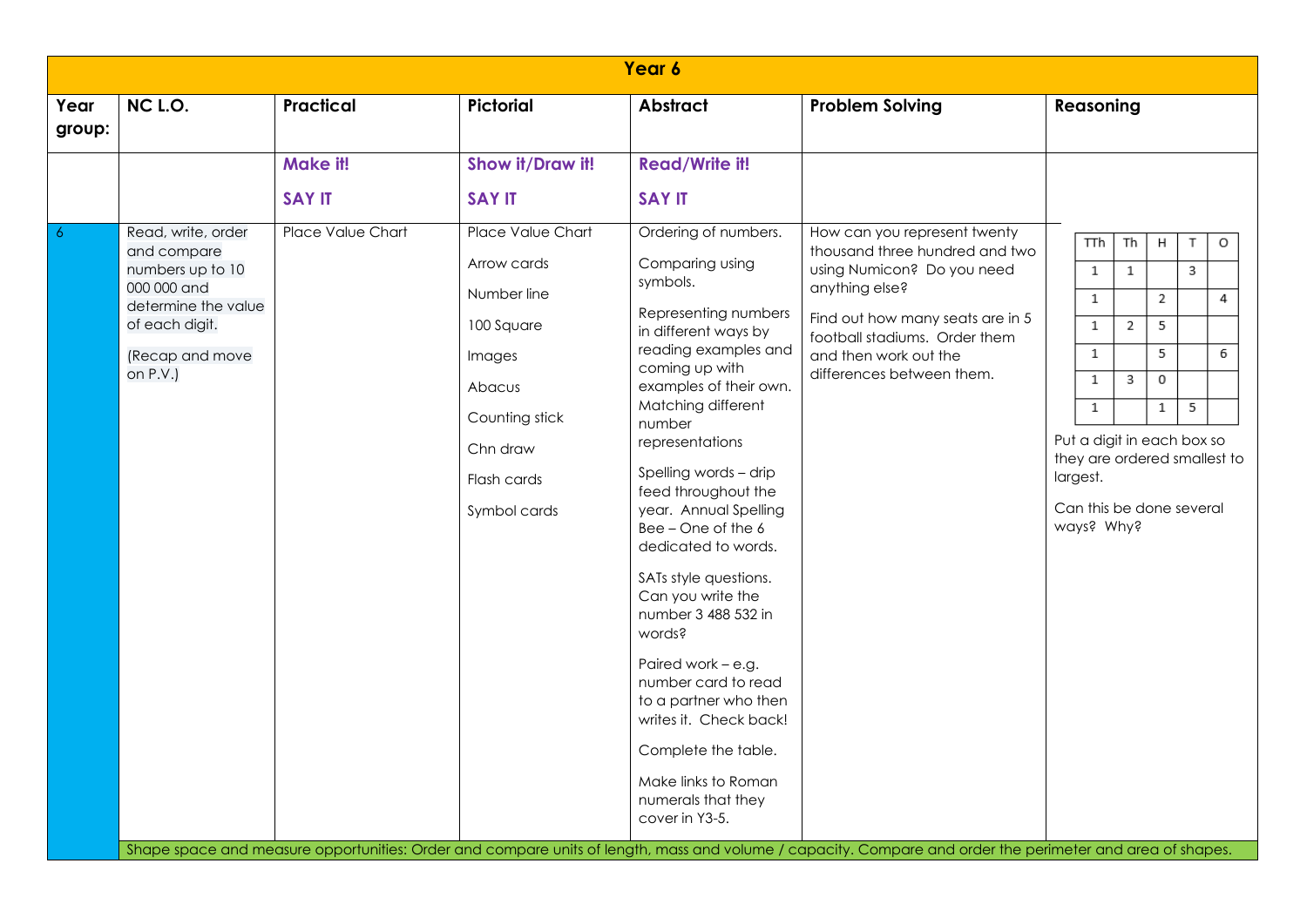|  | Include measurements given in decimals down to thousandths.                                                                                                                                                                                                                                                                                                                                                                         |                                                                                                                                                                                                                                                                                                                                                                                                                 |                                   |                                                                                                                                                                                              |                                                                                                                                                                                                                        |                                                                                                                                  |  |  |  |  |
|--|-------------------------------------------------------------------------------------------------------------------------------------------------------------------------------------------------------------------------------------------------------------------------------------------------------------------------------------------------------------------------------------------------------------------------------------|-----------------------------------------------------------------------------------------------------------------------------------------------------------------------------------------------------------------------------------------------------------------------------------------------------------------------------------------------------------------------------------------------------------------|-----------------------------------|----------------------------------------------------------------------------------------------------------------------------------------------------------------------------------------------|------------------------------------------------------------------------------------------------------------------------------------------------------------------------------------------------------------------------|----------------------------------------------------------------------------------------------------------------------------------|--|--|--|--|
|  | Read and estimate measurements on number lines and scales where intervals are unnumbered or missing.<br>Compare angles given in degrees, including pictures, given angles and word descriptions, such as 'obtuse'.                                                                                                                                                                                                                  |                                                                                                                                                                                                                                                                                                                                                                                                                 |                                   |                                                                                                                                                                                              |                                                                                                                                                                                                                        |                                                                                                                                  |  |  |  |  |
|  |                                                                                                                                                                                                                                                                                                                                                                                                                                     |                                                                                                                                                                                                                                                                                                                                                                                                                 |                                   |                                                                                                                                                                                              |                                                                                                                                                                                                                        |                                                                                                                                  |  |  |  |  |
|  | 6NPV-1 Understand the relationship between powers of 10 from 1 hundredth to 10 million, and use this to make a given number 10, 100, 1,000,<br>2020 Guidance<br>1 tenth, 1 hundredth or 1 thousandth times the size (multiply and divide by 10, 100 and 1,000). Year 6 document, pages 13-17.<br>6NPV-2 Recognise the place value of each digit in numbers up to 10 million, including decimal fractions, and compose and decompose |                                                                                                                                                                                                                                                                                                                                                                                                                 |                                   |                                                                                                                                                                                              |                                                                                                                                                                                                                        |                                                                                                                                  |  |  |  |  |
|  |                                                                                                                                                                                                                                                                                                                                                                                                                                     | numbers up to 10 million using standard and non-standard partitioning. Year 6 document, pages 17-19.<br>6NPV-3 Reason about the location of any number up to 10 million, including decimal fractions, in the linear number system, and round<br>numbers, as appropriate, including in contexts. Year 6 document, pages 20-24.                                                                                   |                                   |                                                                                                                                                                                              |                                                                                                                                                                                                                        |                                                                                                                                  |  |  |  |  |
|  |                                                                                                                                                                                                                                                                                                                                                                                                                                     |                                                                                                                                                                                                                                                                                                                                                                                                                 |                                   |                                                                                                                                                                                              |                                                                                                                                                                                                                        |                                                                                                                                  |  |  |  |  |
|  | Round any whole<br>number to a<br>required degree of<br>accuracy.                                                                                                                                                                                                                                                                                                                                                                   | Recap, contexts to why<br>we round! E.g. number<br>of buses needed for a<br>trip, money to pay,<br>population, football fans<br>attendance, link to<br>previous work on<br>estimation, food<br>examples etc<br>PV Chart                                                                                                                                                                                         | Number line with<br>intervals on. | Complete the table<br>Simple rounding<br>questions. Round<br>56965 to the nearest<br>10.<br>Extension round one<br>number to the nearest<br>10, 100, 1000, 10 000,<br>100 000 and 1 million. | Lower possible answer.<br>Highest possible answer.<br>What could be the missing digit if<br>this number needed to be<br>rounded to 2340?<br>233? Is there more than one<br>answer? How many answers<br>would there be? | Spot the mistake:<br>Julia has £367, rounded to<br>the nearest £100 she has<br>£400. Rounded to the<br>nearest £10 she has £360. |  |  |  |  |
|  |                                                                                                                                                                                                                                                                                                                                                                                                                                     | Shape space and measure opportunities: Round units of measure to required degrees of accuracy. Round centimetres to the nearest metre. Round millimetres to the<br>nearest metre. Round metres to the nearest kilometre. Round grams to the nearest kilogram. Round millilitres to the nearest litre. Include rounding decimal<br>measurements to both whole number measures and measures to one decimal place. |                                   |                                                                                                                                                                                              |                                                                                                                                                                                                                        |                                                                                                                                  |  |  |  |  |
|  | 2020 Guidance                                                                                                                                                                                                                                                                                                                                                                                                                       | 6NPV-3 Reason about the location of any number up to 10 million, including decimal fractions, in the linear number system, and round<br>numbers, as appropriate, including in contexts. Year 6 document, pages 20-24.                                                                                                                                                                                           |                                   |                                                                                                                                                                                              |                                                                                                                                                                                                                        |                                                                                                                                  |  |  |  |  |
|  |                                                                                                                                                                                                                                                                                                                                                                                                                                     |                                                                                                                                                                                                                                                                                                                                                                                                                 |                                   |                                                                                                                                                                                              |                                                                                                                                                                                                                        |                                                                                                                                  |  |  |  |  |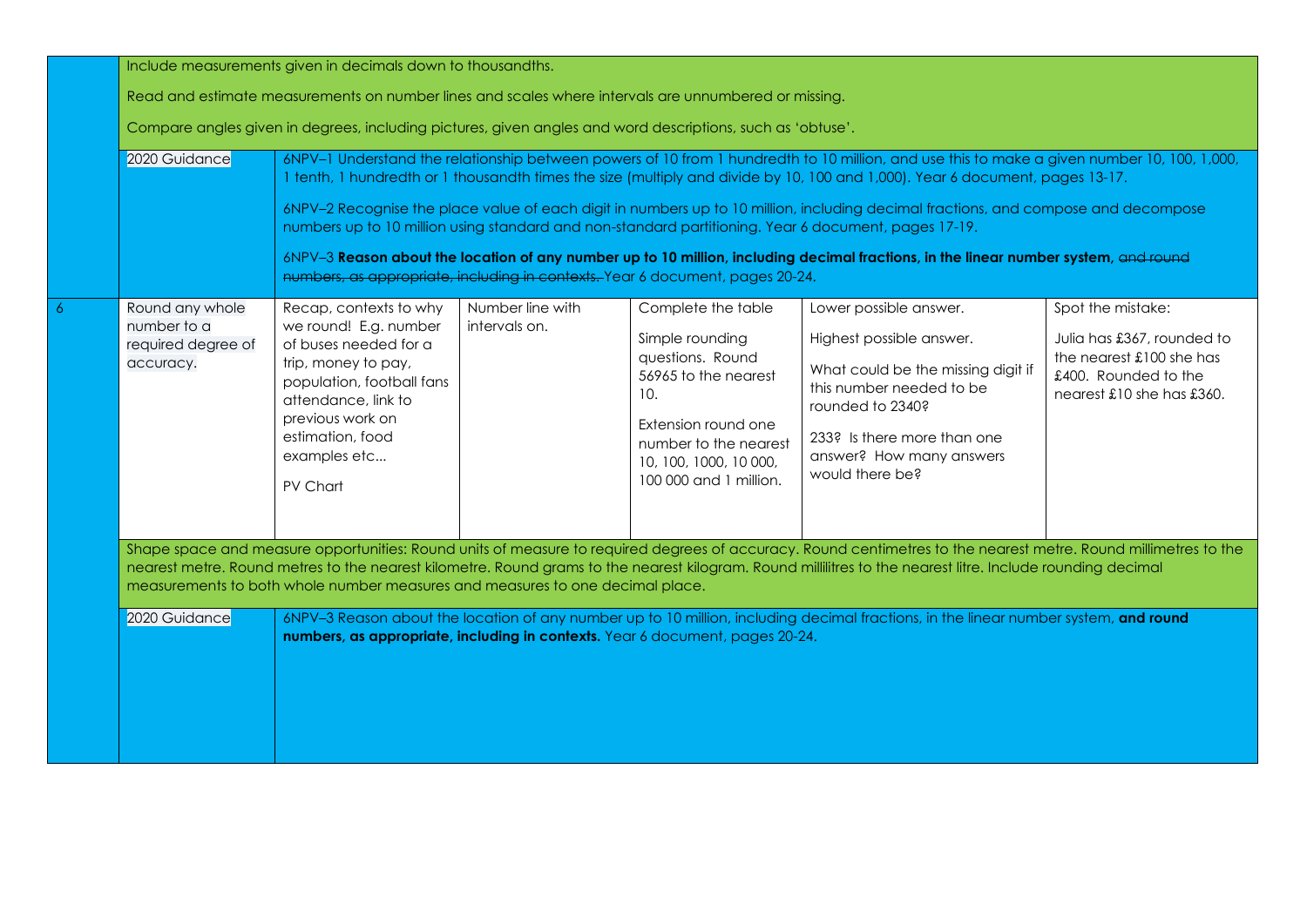| $\overline{6}$ | Use negative<br>numbers in context<br>and calculate<br>intervals across zero.                                        | Recap the context -<br>Video on BBC.<br>Thermometer.<br>Physical movements on<br>a large number line.<br>Pass an object for<br>recapping counting.<br>Human number line<br>using w/bs, hats, no.<br>cards etc<br>Remember it is negative<br>AND positive numbers.                                                          | Lift images e.g.<br>ground floor $= 0$ .<br>Number cards<br>Counting stick<br>Number line                                                                                | Missing numbers in<br>sequences.<br>Missing numbers on<br>number line.<br>1 more 1 less.<br>10 more and 10 less.<br>Comparing and<br>ordering negative and<br>positive numbers.<br>Simple addition and<br>subtraction<br>calculations. | Firstly, order the countries<br>temperatures around the world<br>without knowing their average<br>temp. Next order the countries<br>depending on their average<br>temperatures. Discuss your<br>estimates compared with<br>actuals. | Mr Branson is going to build<br>a Tower Block hospital. He is<br>going to build it so it goes<br>from level -50 to level 123.<br>How many floors are going<br>to be on the new hospital? |
|----------------|----------------------------------------------------------------------------------------------------------------------|----------------------------------------------------------------------------------------------------------------------------------------------------------------------------------------------------------------------------------------------------------------------------------------------------------------------------|--------------------------------------------------------------------------------------------------------------------------------------------------------------------------|----------------------------------------------------------------------------------------------------------------------------------------------------------------------------------------------------------------------------------------|-------------------------------------------------------------------------------------------------------------------------------------------------------------------------------------------------------------------------------------|------------------------------------------------------------------------------------------------------------------------------------------------------------------------------------------|
|                |                                                                                                                      | Shape space and measure opportunities: Reading scales on thermometers.                                                                                                                                                                                                                                                     |                                                                                                                                                                          |                                                                                                                                                                                                                                        |                                                                                                                                                                                                                                     |                                                                                                                                                                                          |
| 6              | Solve number and<br>practical problems<br>that involve large<br>numbers, rounding<br>and negative<br>numbers.        | Use practical resources<br>to back up the chn<br>solving the P.V.<br>problems. Remember to<br>include rounding,<br>negative no.s and they<br>should be LARGE<br>numbers.<br>You will need to teach<br>problem solving skills<br>here even though they<br>should be applying the<br>knowledge from the<br>above objectives. | Use pictorial resources<br>to back up the chn<br>solving the P.V.<br>problems. Remember<br>to include rounding,<br>negative no.s and<br>they should be LARGE<br>numbers. | <b>Twinkl have PV</b><br>Challenge Cards and<br>PowerPoints.                                                                                                                                                                           | Using numbers cards.<br><b>Twinkl have PV Challenge Cards</b><br>and PowerPoints.                                                                                                                                                   | <b>Twinkl have PV Challenge</b><br>Cards and PowerPoints.                                                                                                                                |
|                | The Maths Team have got ideas from:<br><b>Oxford Owl Mastery Cards</b><br>Maths Hub - White Rose Resources<br>Twinkl |                                                                                                                                                                                                                                                                                                                            |                                                                                                                                                                          |                                                                                                                                                                                                                                        |                                                                                                                                                                                                                                     |                                                                                                                                                                                          |